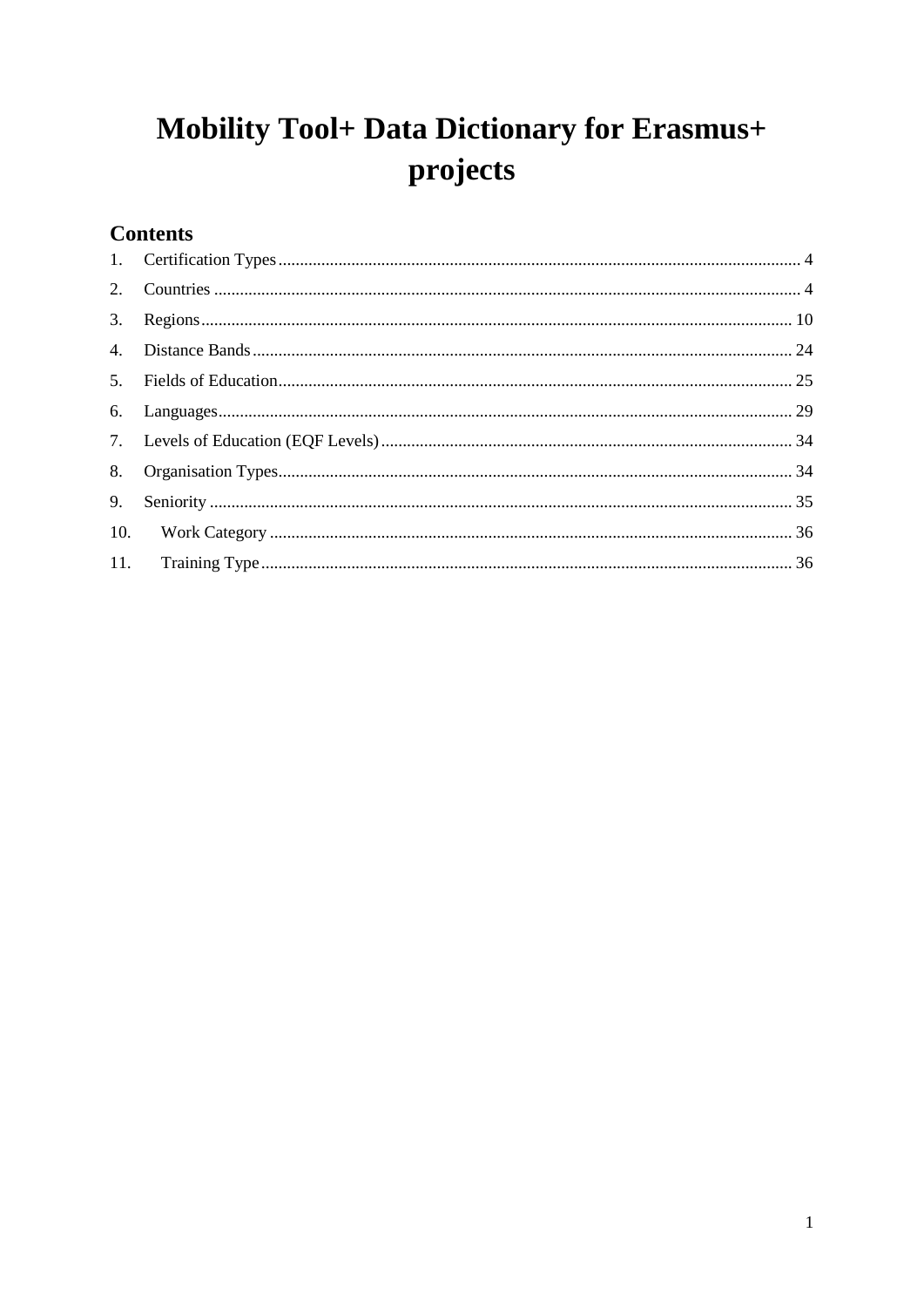# **Document history**

| <b>Version</b> | Date       | <b>Description</b>                                                  | $MT+$<br>version | <b>Modified</b><br>pages |
|----------------|------------|---------------------------------------------------------------------|------------------|--------------------------|
| 1.0            | 26/11/2014 | Initial version                                                     |                  | all                      |
| 1.1            | 02/12/2014 | - added regions<br>- extended levels of education (EQF-9)<br>added) | 1.3              | 10 onwards, 34           |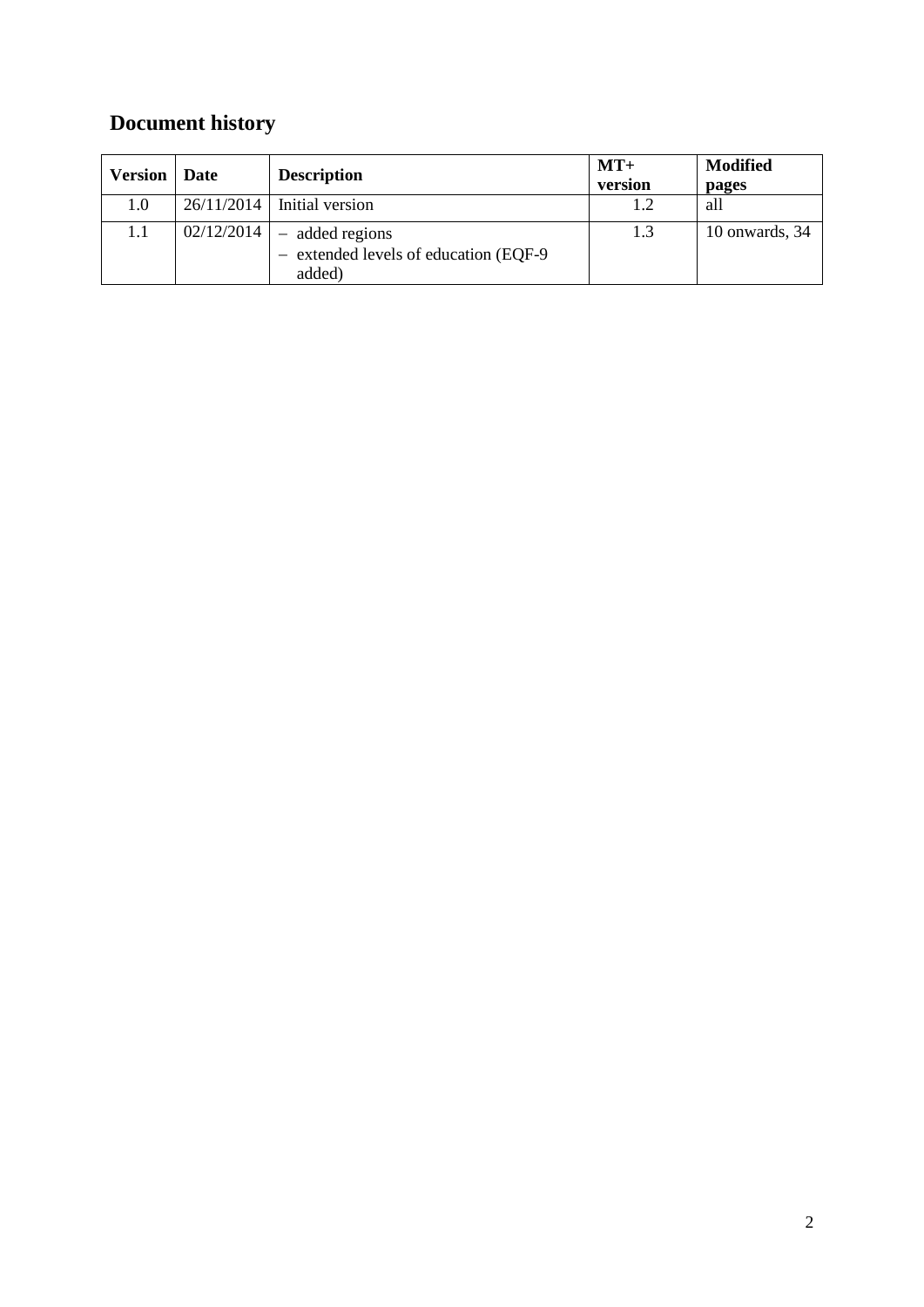### **Acknowledgements**

This version of Mobility Tool+ Data Dictionary applies only to Erasmus+ projects managed in Mobility Tool+ version 1.3.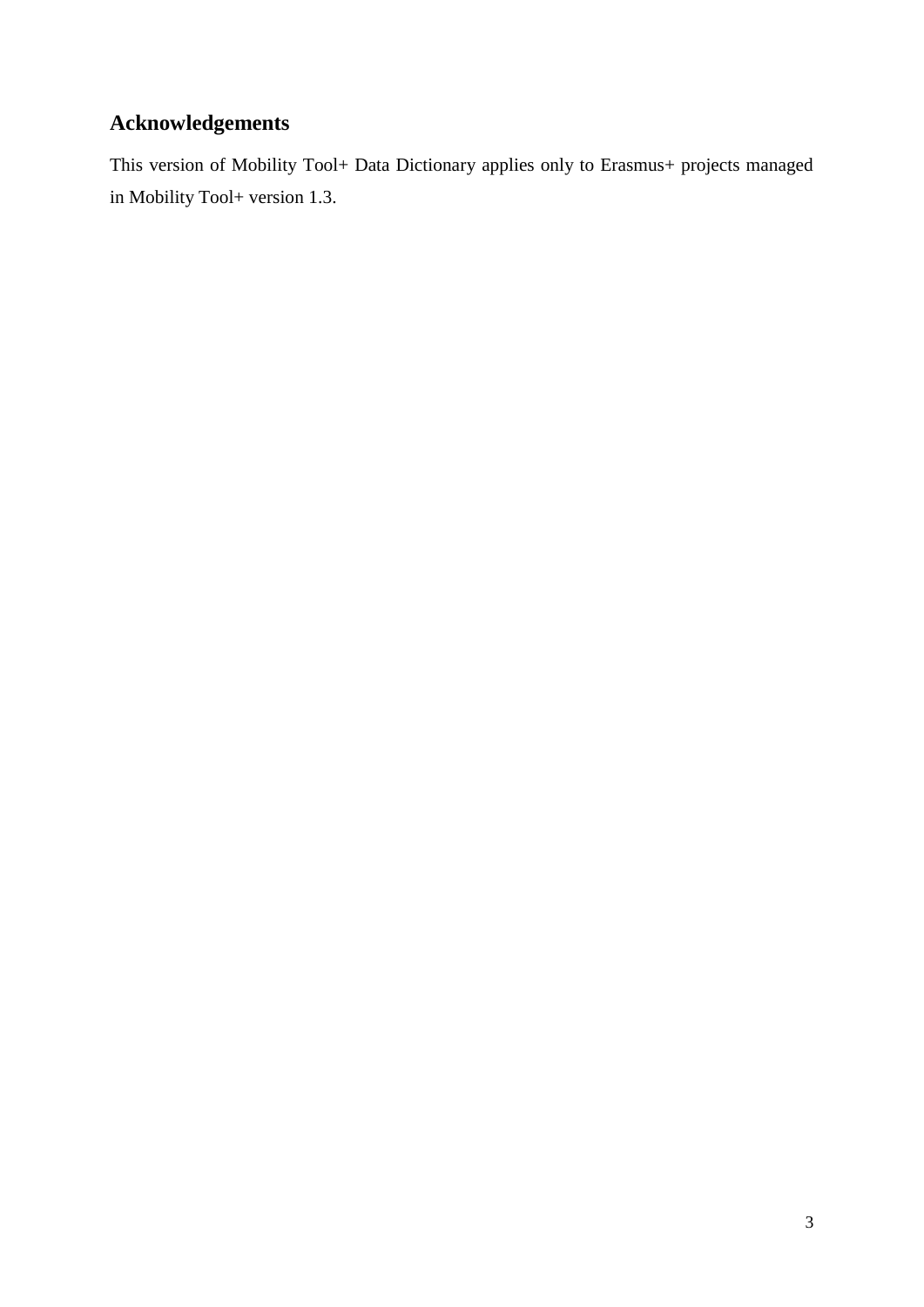#### <span id="page-3-0"></span>**1. Certification Types**

| Code                | <b>Description</b>                                                          |
|---------------------|-----------------------------------------------------------------------------|
| <b>EUROPASS CV</b>  | Europass Curriculum Vitae (CV)                                              |
| EUROPASS_LANGP      | Europass Language Passport                                                  |
| <b>EUROPASS MOB</b> | <b>Europass Mobility Document</b>                                           |
| <b>EUROPASS CS</b>  | <b>Europass Certificate Supplement</b>                                      |
| <b>EUROPASS DS</b>  | Europass Diploma Supplement                                                 |
| <b>ECVET</b>        | The European Credit system for Vocational Education and Training<br>(ECVET) |
| YOUTHPASS           | <b>Youthpass Certificate</b>                                                |
| <b>CTS</b>          | <b>Credit Transfer Systems</b>                                              |
| <b>CTS-ECTS</b>     | European Credit Transfer and Accumulation System                            |
| <b>CTS-OTH</b>      | <b>Other Credit Transfer System</b>                                         |

## <span id="page-3-1"></span>**2. Countries**

| Code      | <b>Description</b>          |  |  |
|-----------|-----------------------------|--|--|
| AD        | Andorra                     |  |  |
| AE        | <b>United Arab Emirates</b> |  |  |
| AF        | Afghanistan                 |  |  |
| AG        | Antigua and Barbuda         |  |  |
| AI        | Anguilla                    |  |  |
| AL        | Albania                     |  |  |
| AM        | Armenia                     |  |  |
| AO        | Angola                      |  |  |
| <b>AR</b> | Argentina                   |  |  |
| AT        | Austria                     |  |  |
| AU        | Australia                   |  |  |
| AW        | Aruba                       |  |  |
| AZ        | Azerbaijan                  |  |  |
| <b>BA</b> | Bosnia And Herzegovina      |  |  |
| <b>BB</b> | <b>Barbados</b>             |  |  |
| <b>BD</b> | Bangladesh                  |  |  |
| <b>BE</b> | Belgium                     |  |  |
| <b>BF</b> | <b>Burkina Faso</b>         |  |  |
| <b>BG</b> | Bulgaria                    |  |  |
| <b>BH</b> | Bahrain                     |  |  |
| <b>BI</b> | Burundi                     |  |  |
| <b>BJ</b> | Benin                       |  |  |
| <b>BL</b> | Saint Barthelemy            |  |  |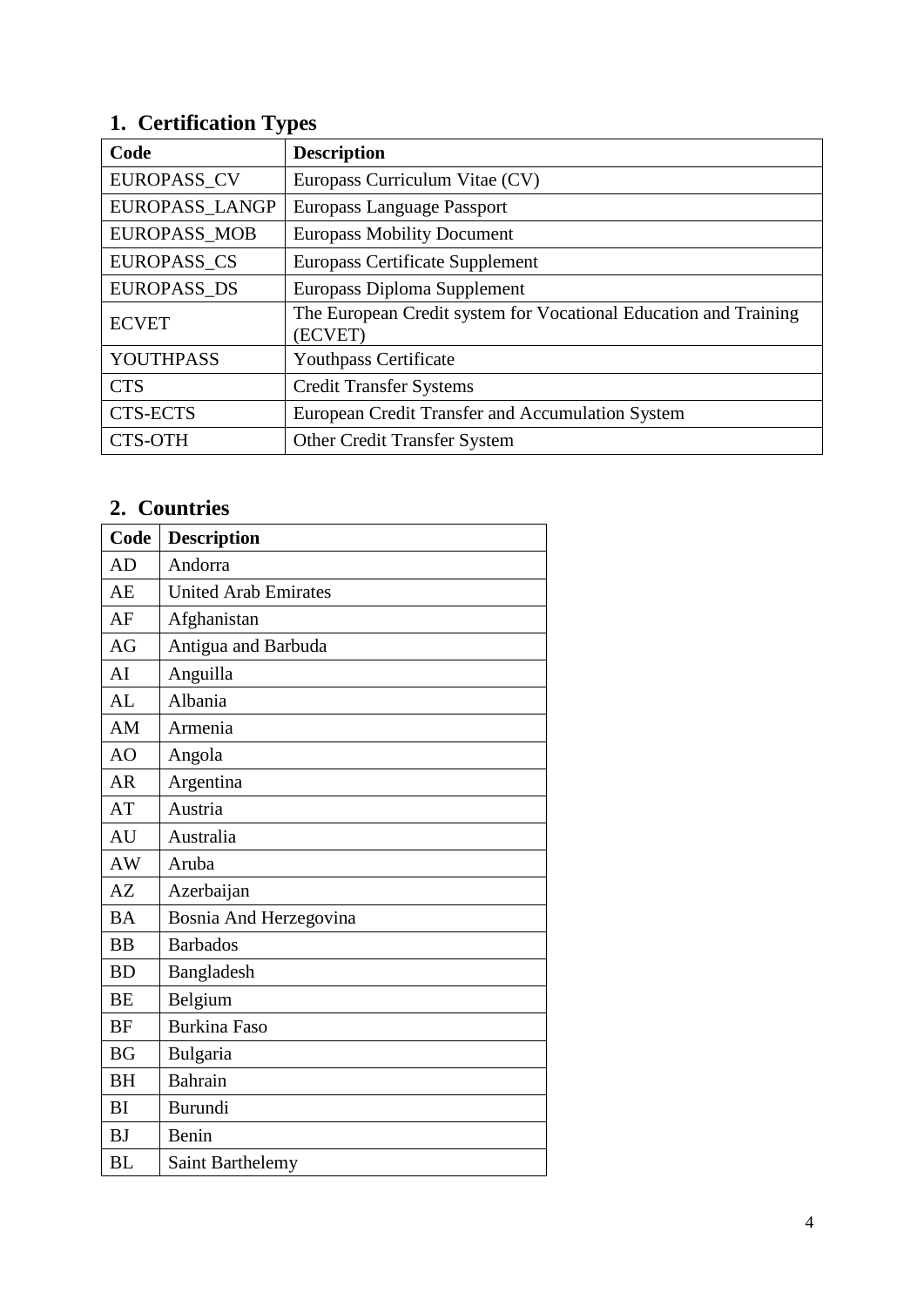| Code      | <b>Description</b>                    |
|-----------|---------------------------------------|
| <b>BM</b> | Bermuda                               |
| <b>BN</b> | Brunei Darussalam                     |
| <b>BO</b> | Bolivia                               |
| <b>BQ</b> | Bonaire, Saint Eustatius and Saba     |
| <b>BR</b> | <b>Brazil</b>                         |
| <b>BS</b> | <b>Bahamas</b>                        |
| <b>BT</b> | <b>Bhutan</b>                         |
| <b>BW</b> | <b>Botswana</b>                       |
| BY        | <b>Belarus</b>                        |
| <b>BZ</b> | <b>Belize</b>                         |
| CA        | Canada                                |
| CD        | Congo, The Democratic Republic Of The |
| <b>CF</b> | <b>Central African Republic</b>       |
| CG        | Congo                                 |
| <b>CH</b> | Switzerland                           |
| CI        | Côte D'Ivoire                         |
| <b>CK</b> | Cook Islands                          |
| <b>CL</b> | Chile                                 |
| CM        | Cameroon                              |
| <b>CN</b> | China                                 |
| CO        | Colombia                              |
| <b>CR</b> | Costa Rica                            |
| <b>CU</b> | Cuba                                  |
| <b>CV</b> | Cape Verde                            |
| CW        | Curaçao                               |
| <b>CY</b> | Cyprus                                |
| <b>CZ</b> | Czech Republic                        |
| DE        | Germany                               |
| <b>DJ</b> | Djibouti                              |
| DK        | Denmark                               |
| DM        | Dominica                              |
| DO        | Dominican Republic                    |
| DZ        | Algeria                               |
| EC        | Ecuador                               |
| EE        | Estonia                               |
| EG        | Egypt                                 |
| EL        | Greece                                |
| ER        | Eritrea                               |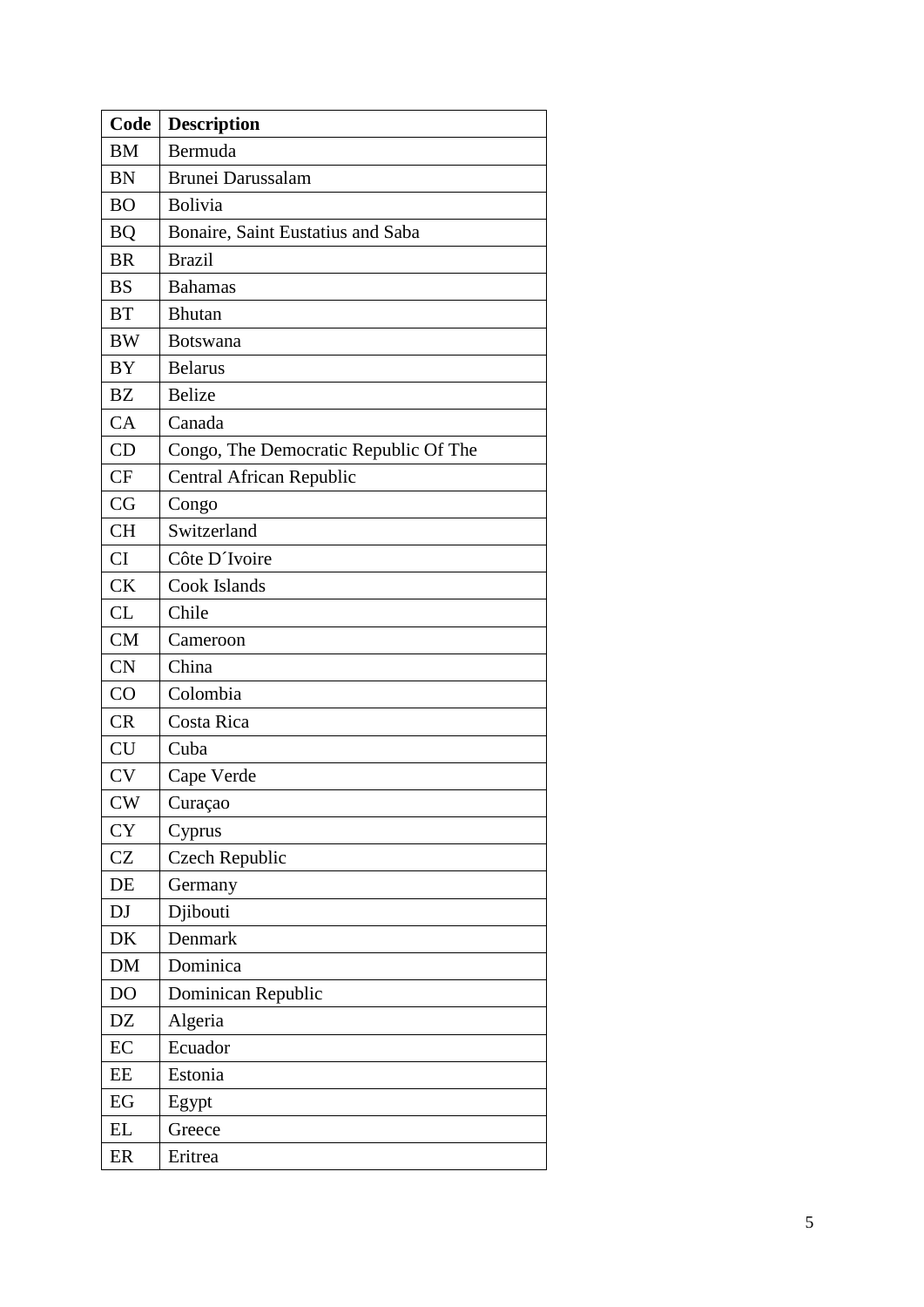| Code      | Description                                  |
|-----------|----------------------------------------------|
| ES        | Spain                                        |
| ET        | Ethiopia                                     |
| FI        | Finland                                      |
| FJ        | Fiji                                         |
| <b>FK</b> | Falkland Islands (Malvinas)                  |
| <b>FM</b> | Micronesia, Federated States Of              |
| <b>FR</b> | France                                       |
| <b>GA</b> | Gabon                                        |
| GD        | Grenada                                      |
| <b>GE</b> | Georgia                                      |
| <b>GH</b> | Ghana                                        |
| <b>GL</b> | Greenland                                    |
| <b>GM</b> | Gambia                                       |
| <b>GN</b> | Guinea                                       |
| GQ        | <b>Equatorial Guinea</b>                     |
| <b>GS</b> | South Georgia And The South Sandwich Islands |
| <b>GT</b> | Guatemala                                    |
| <b>GW</b> | Guinea-Bissau                                |
| <b>GY</b> | Guyana                                       |
| HK        | Hong Kong                                    |
| <b>HN</b> | Honduras                                     |
| <b>HR</b> | Croatia                                      |
| HT        | Haiti                                        |
| HU        | Hungary                                      |
| ID        | Indonesia                                    |
| IE        | Ireland                                      |
| IL        | <b>Israel</b>                                |
| IN        | India                                        |
| IO        | <b>British Indian Ocean Territory</b>        |
| IQ        | Iraq                                         |
| IR        | Iran, Islamic Republic Of                    |
| <b>IS</b> | Iceland                                      |
| IT        | Italy                                        |
| JM        | Jamaica                                      |
| <b>JO</b> | Jordan                                       |
| JP        | Japan                                        |
| <b>KE</b> | Kenya                                        |
| KG        | Kyrgyzstan                                   |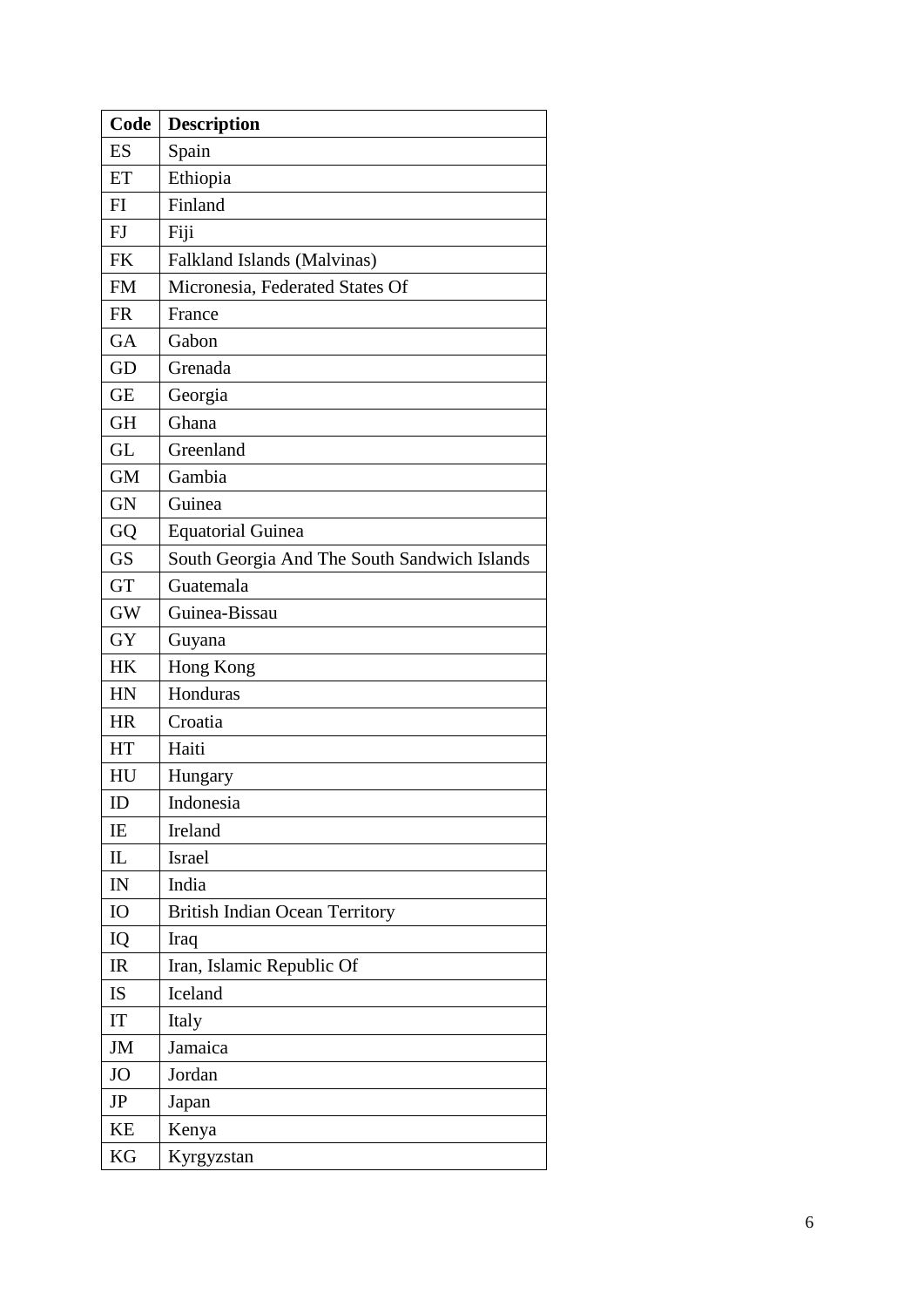| Code           | <b>Description</b>                     |  |  |
|----------------|----------------------------------------|--|--|
| <b>KH</b>      | Cambodia                               |  |  |
| KI             | Kiribati                               |  |  |
| <b>KM</b>      | Comoros                                |  |  |
| KN             | <b>Saint Kitts And Nevis</b>           |  |  |
| <b>KP</b>      | Korea, Democratic People's Republic Of |  |  |
| <b>KR</b>      | Korea, Republic Of                     |  |  |
| <b>KW</b>      | Kuwait                                 |  |  |
| KY             | Cayman Islands                         |  |  |
| <b>KZ</b>      | Kazakhstan                             |  |  |
| LA             | Lao People's Democratic Republic       |  |  |
| LB             | Lebanon                                |  |  |
| LC             | Saint Lucia                            |  |  |
| LI             | Liechtenstein                          |  |  |
| LK             | Sri Lanka                              |  |  |
| LR             | Liberia                                |  |  |
| LS             | Lesotho                                |  |  |
| <b>LT</b>      | Lithuania                              |  |  |
| LU             | Luxembourg                             |  |  |
| LV             | Latvia                                 |  |  |
| LY             | Libya                                  |  |  |
| <b>MA</b>      | Morocco                                |  |  |
| <b>MC</b>      | Monaco                                 |  |  |
| <b>MD</b>      | Moldova, Republic Of                   |  |  |
| <b>ME</b>      | Montenegro                             |  |  |
| MG             | Madagascar                             |  |  |
| <b>MH</b>      | Marshall Islands                       |  |  |
| MK             | Former Yugoslav Republic of Macedonia  |  |  |
| ML             | Mali                                   |  |  |
| <b>MM</b>      | Myanmar                                |  |  |
| <b>MN</b>      | Mongolia                               |  |  |
| M <sub>O</sub> | Macao                                  |  |  |
| <b>MR</b>      | Mauritania                             |  |  |
| <b>MS</b>      | Montserrat                             |  |  |
| MT             | Malta                                  |  |  |
| MU             | Mauritius                              |  |  |
| MV             | Maldives                               |  |  |
| <b>MW</b>      | Malawi                                 |  |  |
| <b>MX</b>      | Mexico                                 |  |  |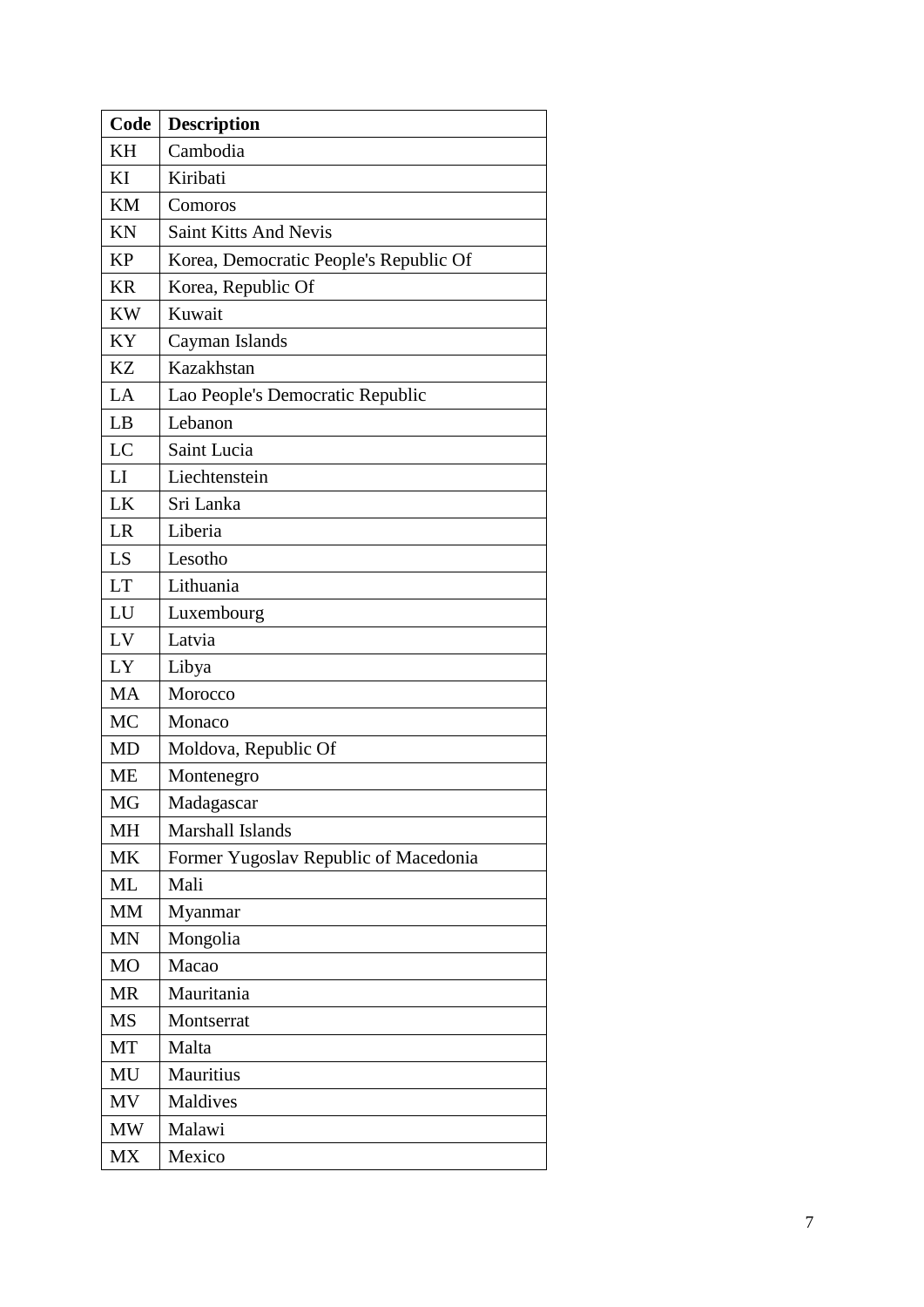| Code           | Description               |  |  |
|----------------|---------------------------|--|--|
| <b>MY</b>      | Malaysia                  |  |  |
| <b>MZ</b>      | Mozambique                |  |  |
| <b>NA</b>      | Namibia                   |  |  |
| N <sub>C</sub> | New Caledonia             |  |  |
| <b>NE</b>      | Niger                     |  |  |
| <b>NG</b>      | Nigeria                   |  |  |
| NI             | Nicaragua                 |  |  |
| <b>NL</b>      | Netherlands               |  |  |
| NO             | Norway                    |  |  |
| <b>NP</b>      | Nepal                     |  |  |
| <b>NR</b>      | Nauru                     |  |  |
| <b>NU</b>      | Niue                      |  |  |
| NZ             | New Zealand               |  |  |
| <b>OCT</b>     | Overseas territories      |  |  |
| <b>OM</b>      | Oman                      |  |  |
| PA             | Panama                    |  |  |
| PE             | Peru                      |  |  |
| PF             | French Polynesia          |  |  |
| PG             | Papua New Guinea          |  |  |
| <b>PH</b>      | Philippines               |  |  |
| PI             | Partnership Instrument    |  |  |
| PK             | Pakistan                  |  |  |
| PL             | Poland                    |  |  |
| PM             | Saint Pierre And Miquelon |  |  |
| PN             | Pitcairn                  |  |  |
| <b>PS</b>      | Palestine                 |  |  |
| PT             | Portugal                  |  |  |
| PW             | Palau                     |  |  |
| PY             | Paraguay                  |  |  |
| QA             | Qatar                     |  |  |
| R <sub>O</sub> | Romania                   |  |  |
| <b>RS</b>      | Serbia                    |  |  |
| <b>RU</b>      | <b>Russian Federation</b> |  |  |
| <b>RW</b>      | Rwanda                    |  |  |
| <b>SA</b>      | Saudi Arabia              |  |  |
| SB             | Solomon Islands           |  |  |
| <b>SC</b>      | Seychelles                |  |  |
| <b>SD</b>      | Sudan                     |  |  |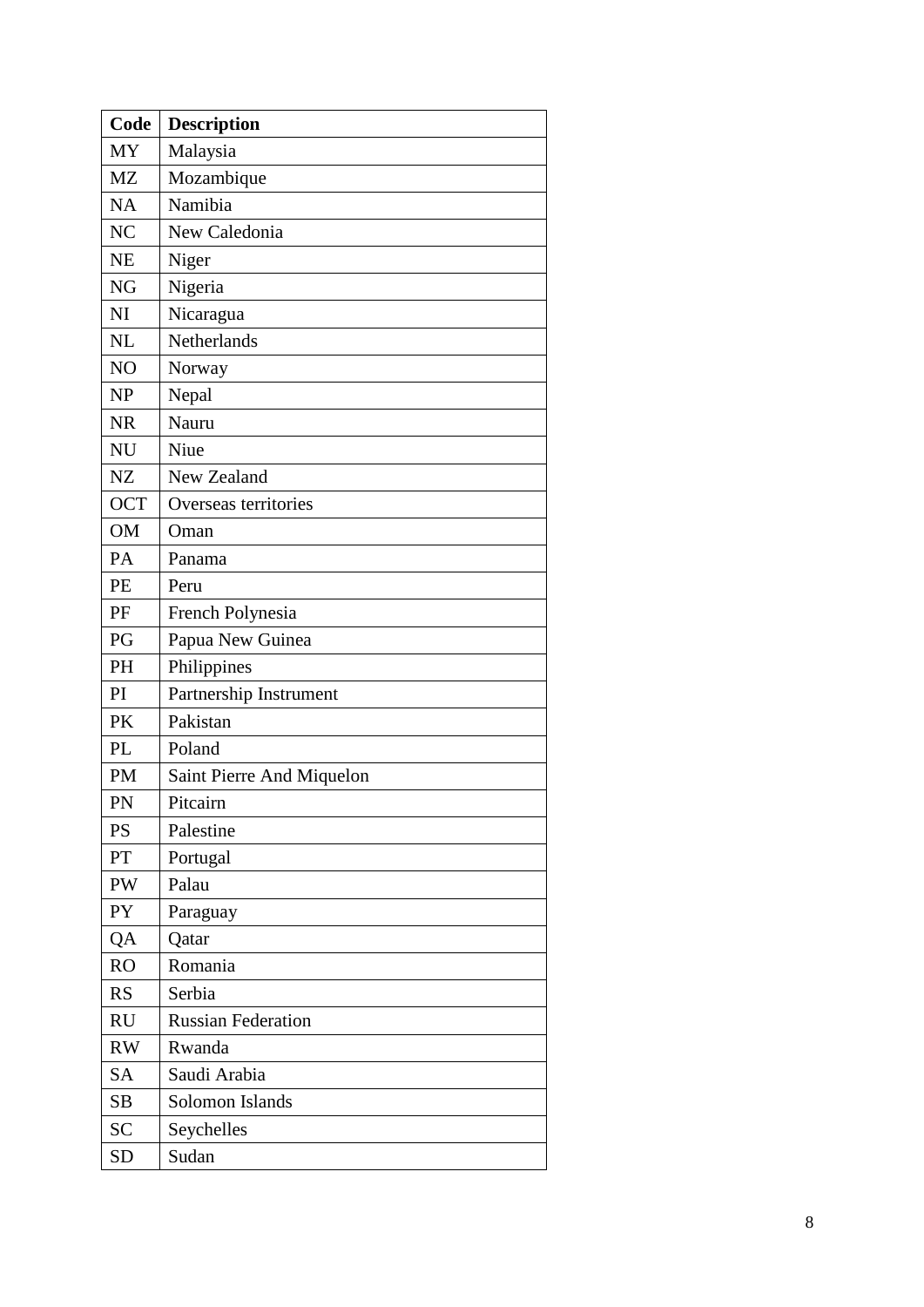| Code      | <b>Description</b>                               |  |  |
|-----------|--------------------------------------------------|--|--|
| <b>SE</b> | Sweden                                           |  |  |
| SG        | Singapore                                        |  |  |
| <b>SH</b> | Saint Helena, Ascension Island, Tristan da Cunha |  |  |
| <b>SI</b> | Slovenia                                         |  |  |
| <b>SK</b> | Slovakia                                         |  |  |
| <b>SL</b> | Sierra Leone                                     |  |  |
| <b>SM</b> | San Marino                                       |  |  |
| SN        | Senegal                                          |  |  |
| SO        | Somalia                                          |  |  |
| <b>SR</b> | Suriname                                         |  |  |
| SS        | South Sudan                                      |  |  |
| <b>ST</b> | Sao Tome e Principe                              |  |  |
| SV        | El Salvador                                      |  |  |
| <b>SX</b> | <b>Sint Maarten</b>                              |  |  |
| SY        | Syrian Arab Republic                             |  |  |
| <b>SZ</b> | Swaziland                                        |  |  |
| TC        | <b>Turks And Caicos Islands</b>                  |  |  |
| TD        | Chad                                             |  |  |
| TF        | <b>French Southern Territories</b>               |  |  |
| TG        | Togo                                             |  |  |
| TH        | Thailand                                         |  |  |
| TJ        | Tajikistan                                       |  |  |
| <b>TL</b> | Democratic Republic of Timor-Leste               |  |  |
| TM        | Turkmenistan                                     |  |  |
| TN        | Tunisia                                          |  |  |
| TO        | Tonga                                            |  |  |
| TR        | Turkey                                           |  |  |
| <b>TT</b> | Trinidad And Tobago                              |  |  |
| TV        | Tuvalu                                           |  |  |
| TW        | Taiwan, Province Of China                        |  |  |
| TZ        | Tanzania, United Republic Of                     |  |  |
| <b>UA</b> | Ukraine                                          |  |  |
| UG        | Uganda                                           |  |  |
| UK        | <b>United Kingdom</b>                            |  |  |
| <b>US</b> | <b>United States</b>                             |  |  |
| <b>UY</b> | Uruguay                                          |  |  |
| <b>UZ</b> | Uzbekistan                                       |  |  |
| VA        | Vatican City State                               |  |  |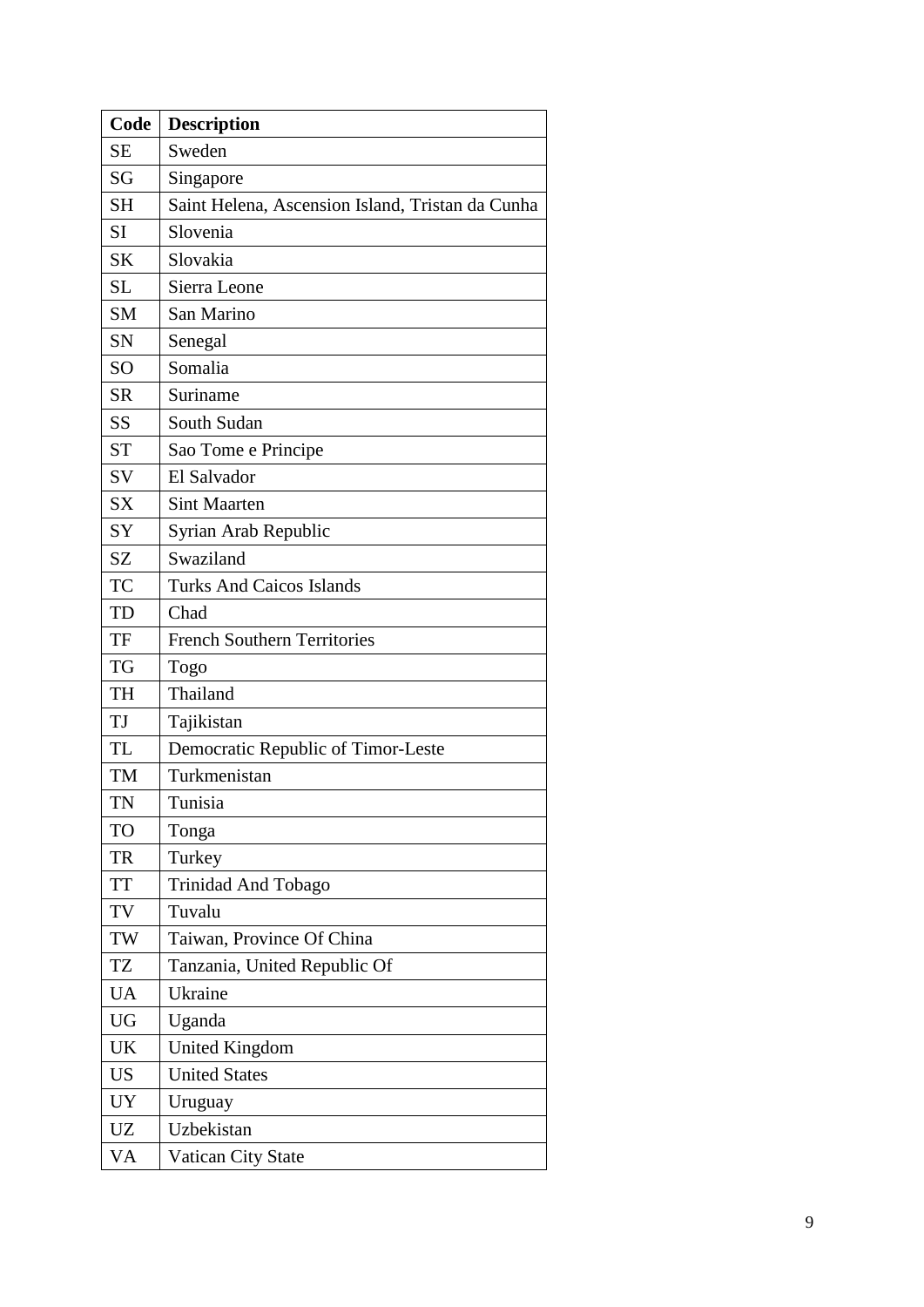| Code      | <b>Description</b>                      |
|-----------|-----------------------------------------|
| VC        | <b>Saint Vincent And The Grenadines</b> |
| <b>VE</b> | Venezuela                               |
| VG        | Virgin Islands, British                 |
| VN        | Viet Nam                                |
| VN        | Vietnam                                 |
| VU        | Vanuatu                                 |
| WF        | Wallis And Futuna                       |
| WS        | Samoa                                   |
| XK.       | Kosovo                                  |
| YE        | Yemen                                   |
| YT        | Mayotte                                 |
| ZA        | South Africa                            |
| ZM        | Zambia                                  |
| ZW        | Zimbabwe                                |

#### <span id="page-9-0"></span>**3. Regions**

| <b>a</b><br><b>Country</b> | Code        | <b>Description</b>                                          |
|----------------------------|-------------|-------------------------------------------------------------|
| AT                         |             | Austria                                                     |
|                            | AT11        | Burgenland (AT)                                             |
|                            | AT12        | Niederösterreich                                            |
|                            | AT13        | Wien                                                        |
|                            | AT21        | Kärnten                                                     |
|                            | AT22        | Steiermark                                                  |
|                            | AT31        | Oberösterreich                                              |
|                            | AT32        | Salzburg                                                    |
|                            | AT33        | <b>Tirol</b>                                                |
|                            | AT34        | Vorarlberg                                                  |
|                            | <b>ATZZ</b> | Extra-Regio NUTS 2                                          |
| <b>BE</b>                  |             | Belgium                                                     |
|                            | <b>BE10</b> | Région de Bruxelles-Capitale/Brussels Hoofdstedelijk Gewest |
|                            | <b>BE21</b> | Prov. Antwerpen                                             |
|                            | <b>BE22</b> | Prov. Limburg (BE)                                          |
|                            | <b>BE23</b> | Prov. Oost-Vlaanderen                                       |
|                            | <b>BE24</b> | Prov. Vlaams-Brabant                                        |
|                            | <b>BE25</b> | Prov. West-Vlaanderen                                       |
|                            | <b>BE31</b> | Prov. Brabant Wallon                                        |
|                            | <b>BE32</b> | Prov. Hainaut                                               |
|                            | <b>BE33</b> | Prov. Liège                                                 |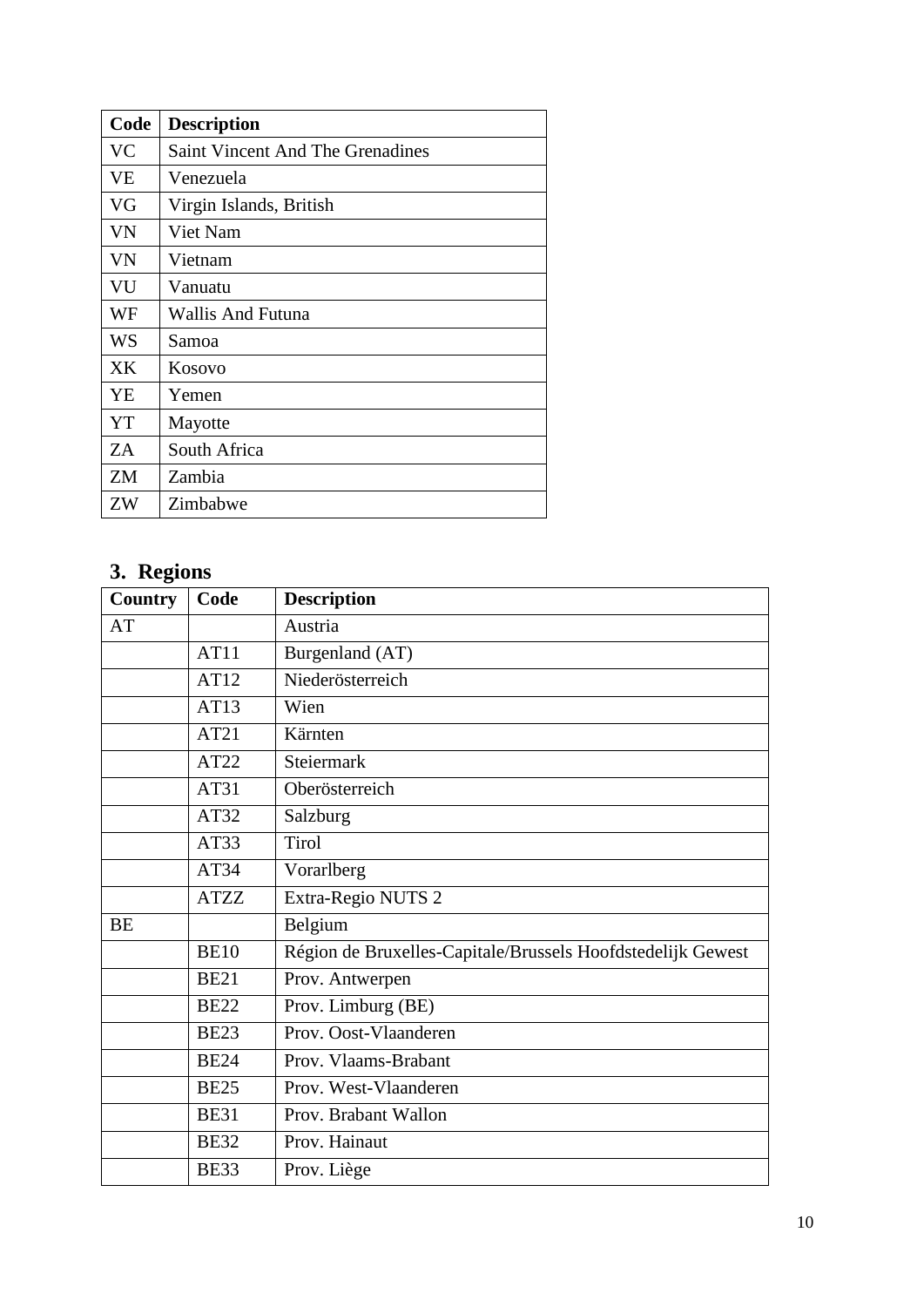| <b>Country</b> | Code         | <b>Description</b>                 |
|----------------|--------------|------------------------------------|
|                | <b>BE34</b>  | Prov. Luxembourg (BE)              |
|                | <b>BE35</b>  | Prov. Namur                        |
|                | <b>BEZZ</b>  | Extra-Regio NUTS 2                 |
| <b>BG</b>      |              | Bulgaria                           |
|                | <b>BG311</b> | Видин (Vidin)                      |
|                | <b>BG312</b> | Монтана (Montana)                  |
|                | <b>BG313</b> | Враца (Vratsa)                     |
|                | <b>BG314</b> | Плевен (Pleven)                    |
|                | <b>BG315</b> | Ловеч (Lovech)                     |
|                | <b>BG321</b> | Велико Търново (Veliko Tarnovo)    |
|                | <b>BG322</b> | Габрово (Gabrovo)                  |
|                | <b>BG323</b> | Pyce (Ruse)                        |
|                | <b>BG324</b> | Разград (Razgrad)                  |
|                | <b>BG325</b> | Силистра (Silistra)                |
|                | <b>BG331</b> | Варна (Varna)                      |
|                | <b>BG332</b> | Добрич (Dobrich)                   |
|                | <b>BG333</b> | Шумен (Shumen)                     |
|                | <b>BG334</b> | Търговище (Targovishte)            |
|                | <b>BG341</b> | <b>Бургас</b> (Burgas)             |
|                | <b>BG342</b> | Сливен (Sliven)                    |
|                | <b>BG343</b> | Ямбол (Yambol)                     |
|                | <b>BG344</b> | Crapa 3aropa (Stara Zagora)        |
|                | <b>BG411</b> | София (столица) (Sofia (stolitsa)) |
|                | <b>BG412</b> | София (Sofia)                      |
|                | <b>BG413</b> | Благоевград (Blagoevgrad)          |
|                | <b>BG414</b> | Перник (Pernik)                    |
|                | <b>BG415</b> | Кюстендил (Kyustendil)             |
|                | <b>BG421</b> | Пловдив (Plovdiv)                  |
|                | <b>BG422</b> | Хасково (Haskovo)                  |
|                | <b>BG423</b> | Пазарджик (Pazardzhik)             |
|                | <b>BG424</b> | Смолян (Smolyan)                   |
|                | <b>BG425</b> | Кърджали (Kardzhali)               |
|                | <b>BGZZZ</b> | Extra-Regio NUTS 3                 |
| <b>CY</b>      |              | Cyprus                             |
|                | <b>CY000</b> | Κύπρος (Kýpros)                    |
|                | <b>CYZZZ</b> | Extra-Regio NUTS 3                 |
| <b>CZ</b>      |              | <b>Czech Republic</b>              |
|                | CZ010        | Hlavní město Praha                 |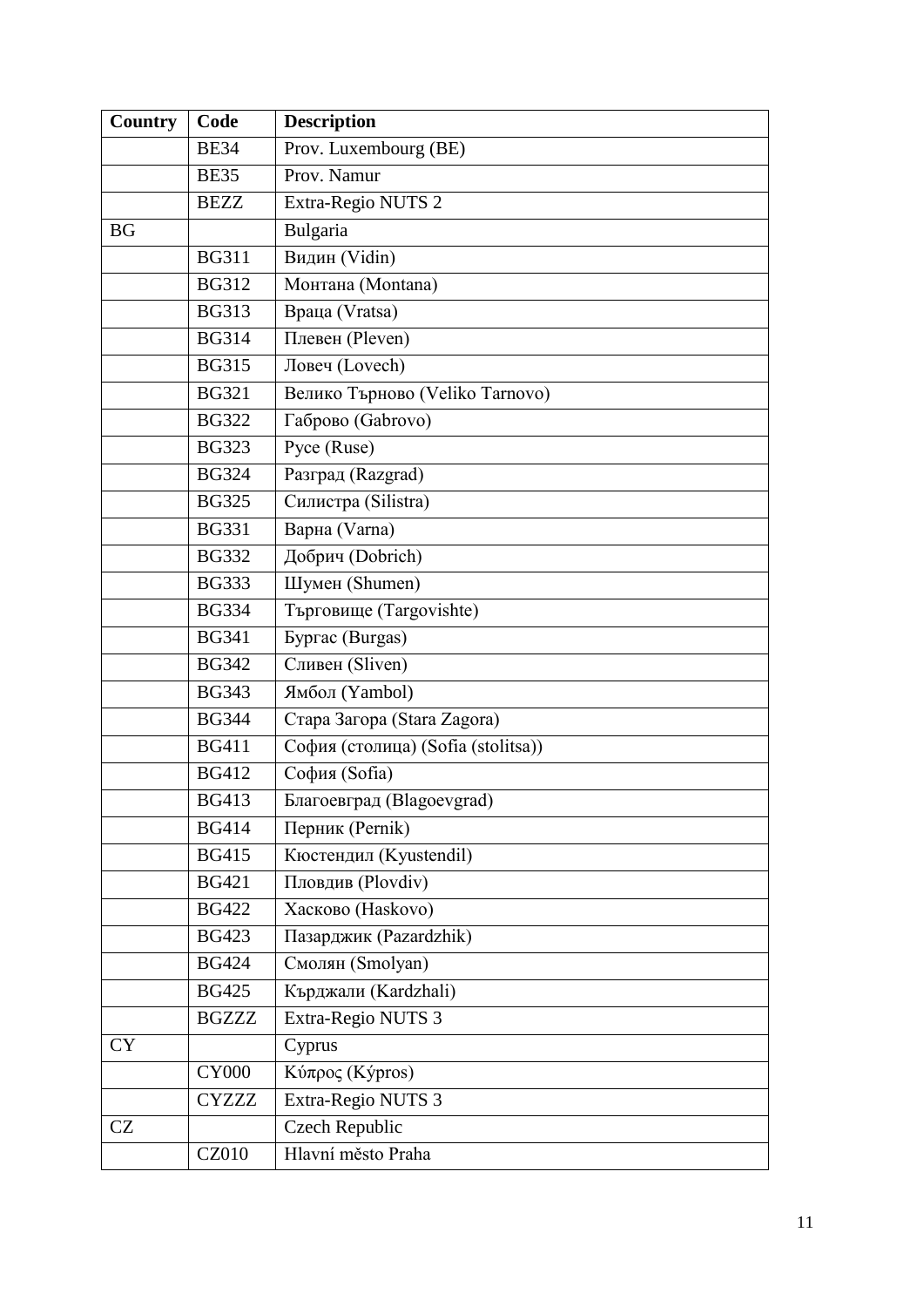| <b>Country</b> | Code            | <b>Description</b>        |
|----------------|-----------------|---------------------------|
|                | <b>CZ020</b>    | Středočeský kraj          |
|                | CZ031           | Jihočeský kraj            |
|                | CZ032           | Plzeňský kraj             |
|                | CZ041           | Karlovarský kraj          |
|                | CZ042           | Ústecký kraj              |
|                | CZ051           | Liberecký kraj            |
|                | CZ052           | Královéhradecký kraj      |
|                | CZ053           | Pardubický kraj           |
|                | CZ063           | Kraj Vysočina             |
|                | CZ064           | Jihomoravský kraj         |
|                | CZ071           | Olomoucký kraj            |
|                | CZ072           | Zlínský kraj              |
|                | <b>CZ080</b>    | Moravskoslezský kraj      |
|                | <b>CZZZZZ</b>   | Extra-Regio NUTS 3        |
| DE             |                 | Germany                   |
|                | DE1             | <b>BADEN-WÜRTTEMBERG</b>  |
|                | DE <sub>2</sub> | <b>BAYERN</b>             |
|                | DE3             | <b>BERLIN</b>             |
|                | DE4             | <b>BRANDENBURG</b>        |
|                | DE5             | <b>BREMEN</b>             |
|                | DE <sub>6</sub> | <b>HAMBURG</b>            |
|                | DE7             | <b>HESSEN</b>             |
|                | DE <sub>8</sub> | MECKLENBURG-VORPOMMERN    |
|                | DE <sub>9</sub> | NIEDERSACHSEN             |
|                | DEA             | NORDRHEIN-WESTFALEN       |
|                | <b>DEB</b>      | RHEINLAND-PFALZ           |
|                | <b>DEC</b>      | <b>SAARLAND</b>           |
|                | <b>DED</b>      | <b>SACHSEN</b>            |
|                | <b>DEE</b>      | SACHSEN-ANHALT            |
|                | <b>DEF</b>      | SCHLESWIG-HOLSTEIN        |
|                | <b>DEG</b>      | THÜRINGEN                 |
|                | <b>DEZ</b>      | <b>EXTRA-REGIO NUTS 1</b> |
|                | DK              | Denmark                   |
|                | DK01            | Hovedstaden               |
|                | <b>DK02</b>     | Sjælland                  |
|                | DK03            | Syddanmark                |
|                | DK04            | Midtjylland               |
|                | DK05            | Nordjylland               |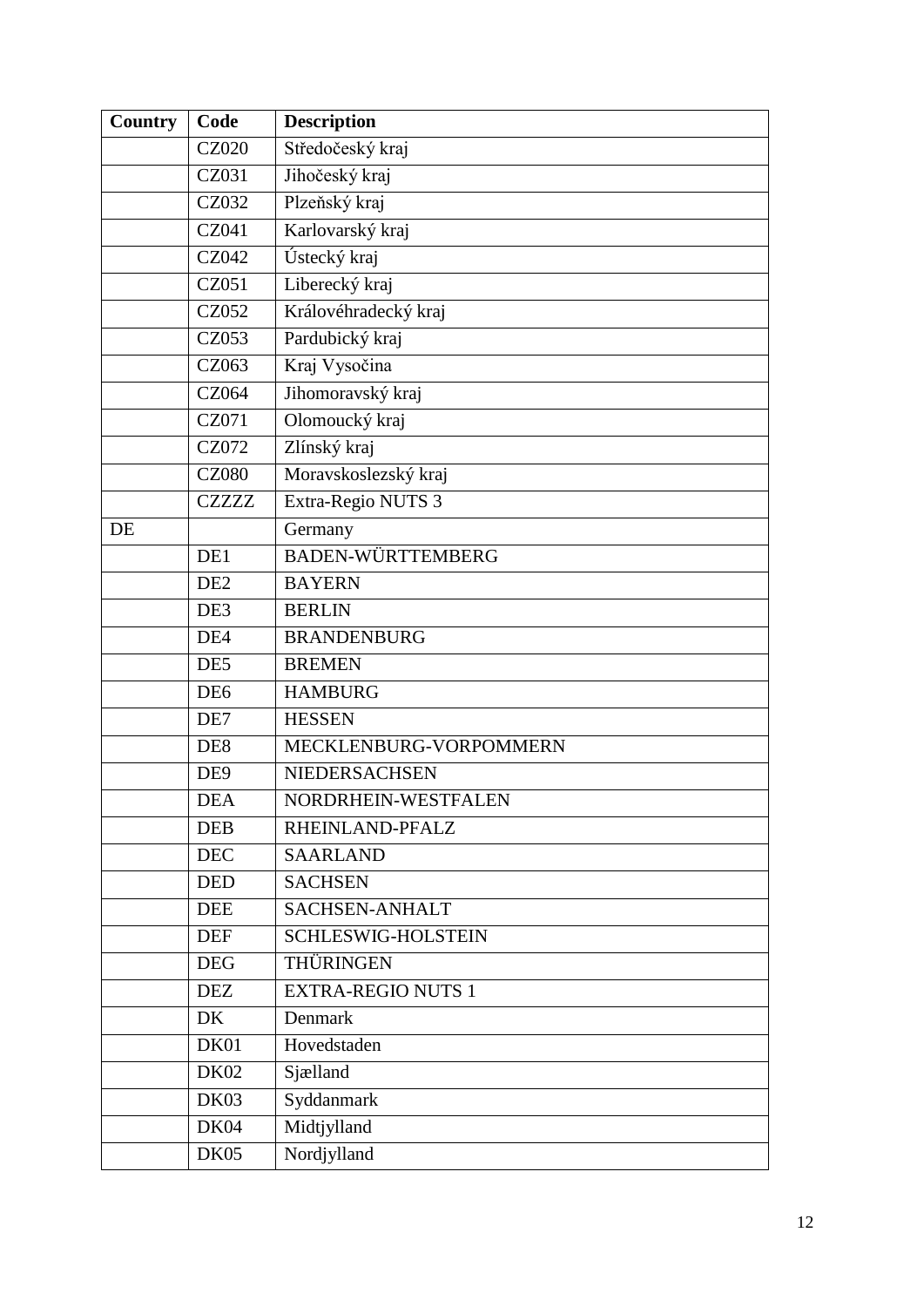| <b>Country</b> | Code             | <b>Description</b>                                       |
|----------------|------------------|----------------------------------------------------------|
|                | <b>DKZZ</b>      | Extra-Regio NUTS 2                                       |
| EE             |                  | Estonia                                                  |
|                | <b>EE001</b>     | Põhja-Eesti                                              |
|                | <b>EE004</b>     | Lääne-Eesti                                              |
|                | <b>EE006</b>     | Kesk-Eesti                                               |
|                | <b>EE007</b>     | Kirde-Eesti                                              |
|                | <b>EE008</b>     | Lõuna-Eesti                                              |
|                | <b>EEZZZ</b>     | Extra-Regio NUTS 3                                       |
| EL             |                  | Greece                                                   |
|                | EL11             | Ανατολική Μακεδονία, Θράκη (Anatoliki Makedonia, Thraki) |
|                | EL12             | Κεντρική Μακεδονία (Kentriki Makedonia)                  |
|                | EL13             | Δυτική Μακεδονία (Dytiki Makedonia)                      |
|                | <b>EL14</b>      | Θεσσαλία (Thessalia)                                     |
|                | EL21             | $H$ πειρος (Ipeiros)                                     |
|                | <b>EL22</b>      | Ιόνια Νησιά (Ionia Nisia)                                |
|                | EL <sub>23</sub> | Δυτική Ελλάδα (Dytiki Ellada)                            |
|                | <b>EL24</b>      | Στερεά Ελλάδα (Sterea Ellada)                            |
|                | EL25             | Πελοπόννησος (Peloponnisos)                              |
|                | <b>EL30</b>      | Αττική (Attiki)                                          |
|                | EL41             | Βόρειο Αιγαίο (Voreio Aigaio)                            |
|                | EL42             | Νότιο Αιγαίο (Notio Aigaio)                              |
|                | EL43             | Κρήτη (Kriti)                                            |
|                | <b>ELZZ</b>      | Extra-Regio NUTS 2                                       |
| <b>ES</b>      |                  | Spain                                                    |
|                | ES11             | Galicia                                                  |
|                | <b>ES12</b>      | Principado de Asturias                                   |
|                | <b>ES13</b>      | Cantabria                                                |
|                | <b>ES21</b>      | País Vasco                                               |
|                | <b>ES22</b>      | Comunidad Foral de Navarra                               |
|                | <b>ES23</b>      | La Rioja                                                 |
|                | <b>ES24</b>      | Aragón                                                   |
|                | <b>ES30</b>      | Comunidad de Madrid                                      |
|                | <b>ES41</b>      | Castilla y León                                          |
|                | <b>ES42</b>      | Castilla-La Mancha                                       |
|                | <b>ES43</b>      | Extremadura                                              |
|                | <b>ES51</b>      | Cataluña                                                 |
|                | <b>ES52</b>      | Comunidad Valenciana                                     |
|                | <b>ES53</b>      | <b>Illes Balears</b>                                     |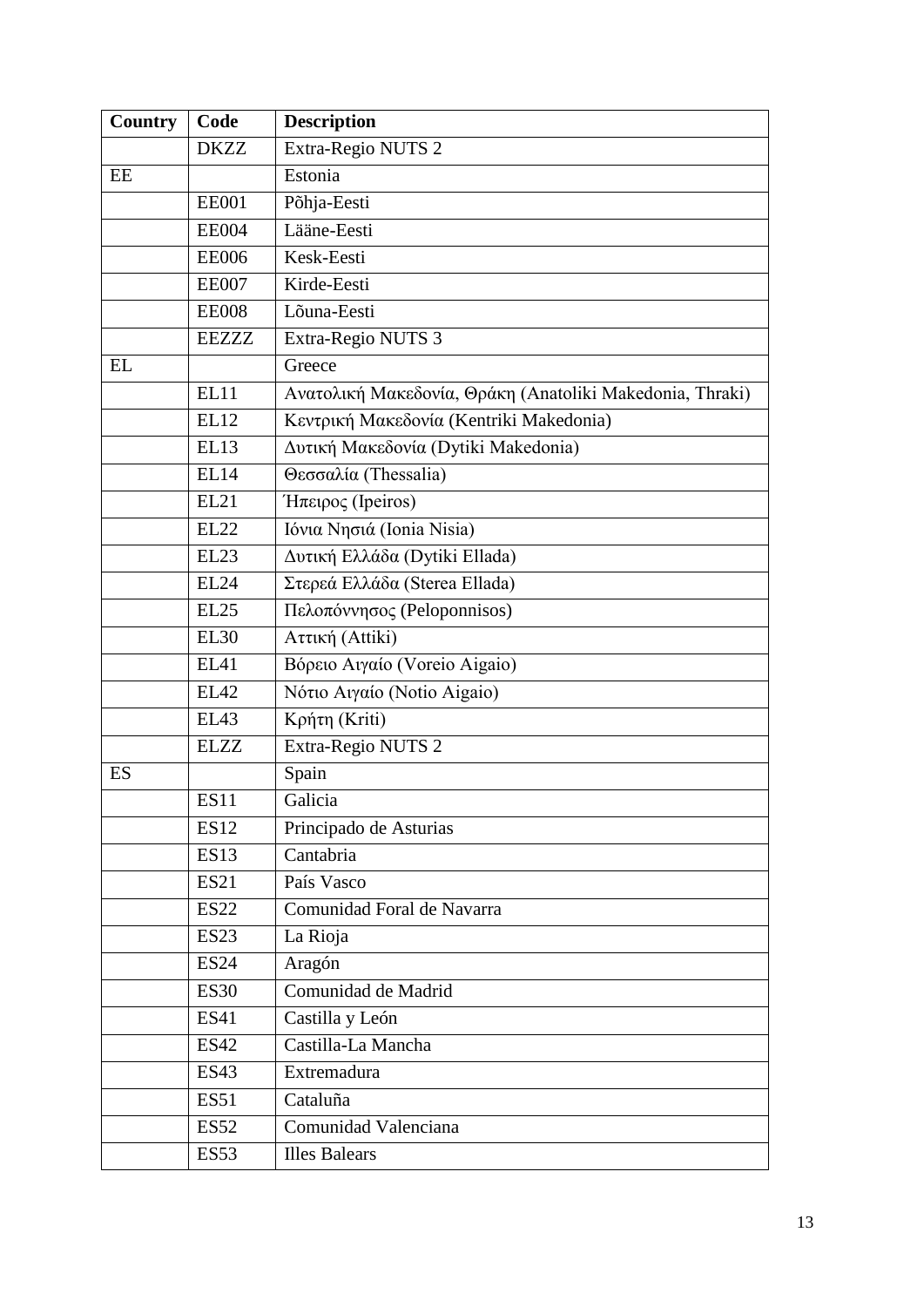| Country   | Code              | <b>Description</b>         |
|-----------|-------------------|----------------------------|
|           | <b>ES61</b>       | Andalucía                  |
|           | <b>ES62</b>       | Región de Murcia           |
|           | <b>ES63</b>       | Ciudad Autónoma de Ceuta   |
|           | <b>ES64</b>       | Ciudad Autónoma de Melilla |
|           | <b>ES70</b>       | Canarias                   |
|           | <b>ESZZ</b>       | Extra-Regio NUTS 2         |
| FI        |                   | Finland                    |
|           | FI193             | Keski-Suomi                |
|           | FI194             | Etelä-Pohjanmaa            |
|           | FI195             | Pohjanmaa                  |
|           | FI196             | Satakunta                  |
|           | FI197             | Pirkanmaa                  |
|           | FI1B1             | Helsinki-Uusimaa           |
|           | FI1C1             | Varsinais-Suomi            |
|           | FI1C <sub>2</sub> | Kanta-Häme                 |
|           | FI1C3             | Päijät-Häme                |
|           | FI1C4             | Kymenlaakso                |
|           | FI1C5             | Etelä-Karjala              |
|           | FI1D1             | Etelä-Savo                 |
|           | FI1D <sub>2</sub> | Pohjois-Savo               |
|           | FI1D3             | Pohjois-Karjala            |
|           | FI1D4             | Kainuu                     |
|           | FI1D <sub>5</sub> | Keski-Pohjanmaa            |
|           | FI1D <sub>6</sub> | Pohjois-Pohjanmaa          |
|           | FI1D7             | Lappi                      |
|           | <b>FI200</b>      | <b>Aland</b>               |
|           | FIZZZ             | Extra-Regio NUTS 3         |
| <b>FR</b> |                   | France                     |
|           | <b>FR10</b>       | Île de France              |
|           | <b>FR21</b>       | Champagne-Ardenne          |
|           | <b>FR22</b>       | Picardie                   |
|           | <b>FR23</b>       | Haute-Normandie            |
|           | <b>FR24</b>       | Centre                     |
|           | <b>FR25</b>       | <b>Basse-Normandie</b>     |
|           | <b>FR26</b>       | Bourgogne                  |
|           | <b>FR30</b>       | Nord - Pas-de-Calais       |
|           | <b>FR41</b>       | Lorraine                   |
|           | <b>FR42</b>       | Alsace                     |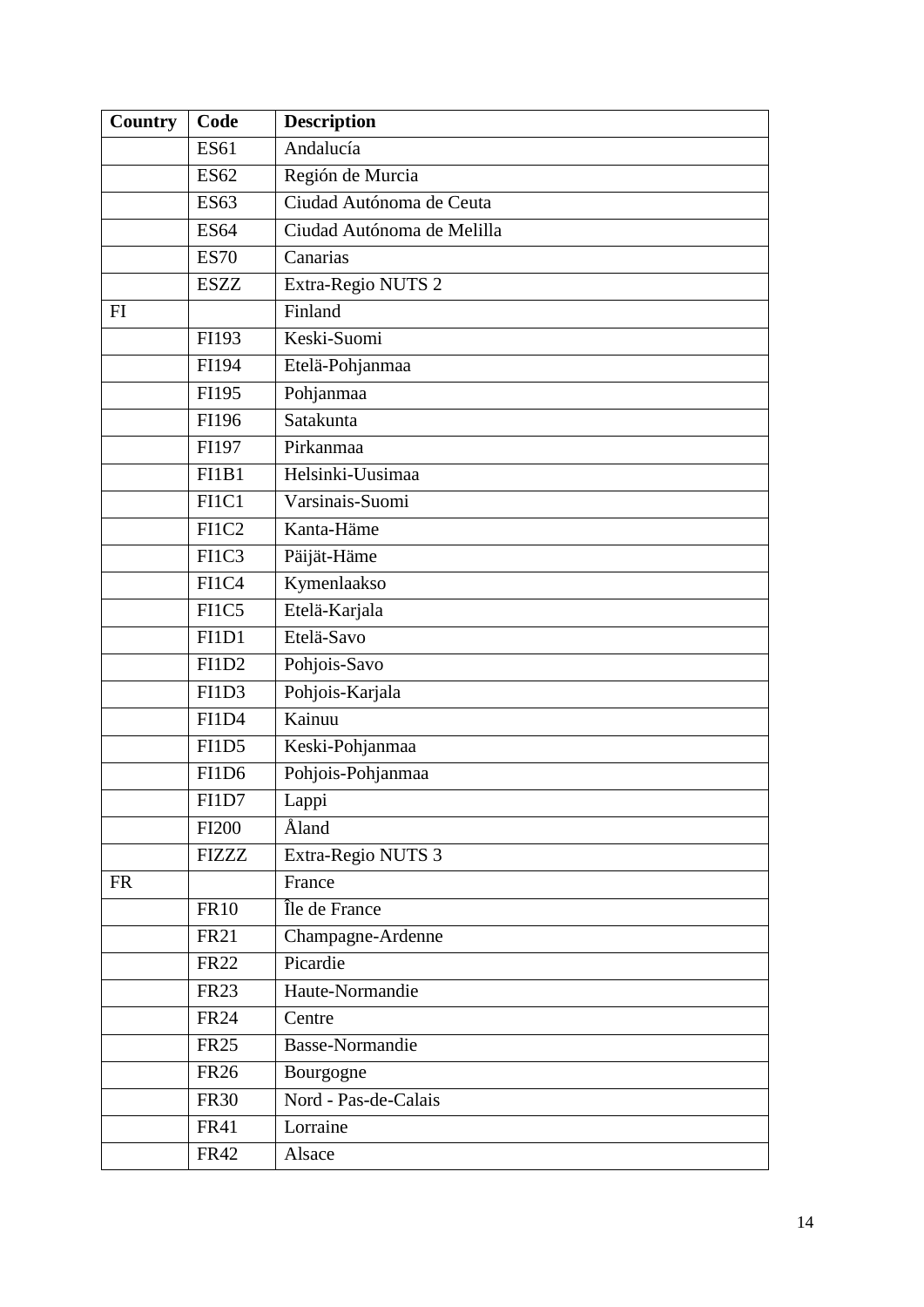| <b>Country</b> | Code         | <b>Description</b>              |
|----------------|--------------|---------------------------------|
|                | <b>FR43</b>  | Franche-Comté                   |
|                | <b>FR51</b>  | Pays de la Loire                |
|                | <b>FR52</b>  | Bretagne                        |
|                | <b>FR53</b>  | <b>Poitou-Charentes</b>         |
|                | <b>FR61</b>  | Aquitaine                       |
|                | FR62         | Midi-Pyrénées                   |
|                | <b>FR63</b>  | Limousin                        |
|                | <b>FR71</b>  | Rhône-Alpes                     |
|                | <b>FR72</b>  | Auvergne                        |
|                | <b>FR81</b>  | Languedoc-Roussillon            |
|                | <b>FR82</b>  | Provence-Alpes-Côte d'Azur      |
|                | <b>FR83</b>  | Corse                           |
|                | <b>FR91</b>  | Guadeloupe                      |
|                | <b>FR92</b>  | Martinique                      |
|                | <b>FR93</b>  | Guyane                          |
|                | <b>FR94</b>  | Réunion                         |
|                | <b>FRZZ</b>  | Extra-Regio NUTS 2              |
| <b>HR</b>      |              | Croatia                         |
|                | HR031        | Primorsko-goranska županija     |
|                | HR032        | Ličko-senjska županija          |
|                | <b>HR033</b> | Zadarska županija               |
|                | <b>HR034</b> | Šibensko-kninska županija       |
|                | <b>HR035</b> | Splitsko-dalmatinska županija   |
|                | <b>HR036</b> | Istarska županija               |
|                | <b>HR037</b> | Dubrovačko-neretvanska županija |
|                | HR041        | Grad Zagreb                     |
|                | HR042        | Zagrebačka županija             |
|                | HR043        | Krapinsko-zagorska županija     |
|                | <b>HR044</b> | Varaždinska županija            |
|                | HR045        | Koprivničko-križevačka županija |
|                | <b>HR046</b> | Međimurska županija             |
|                | HR047        | Bjelovarsko-bilogorska županija |
|                | <b>HR048</b> | Virovitičko-podravska županija  |
|                | HR049        | Požeško-slavonska županija      |
|                | HR04A        | Brodsko-posavska županija       |
|                | HR04B        | Osječko-baranjska županija      |
|                | HR04C        | Vukovarsko-srijemska županija   |
|                | HR04D        | Karlovačka županija             |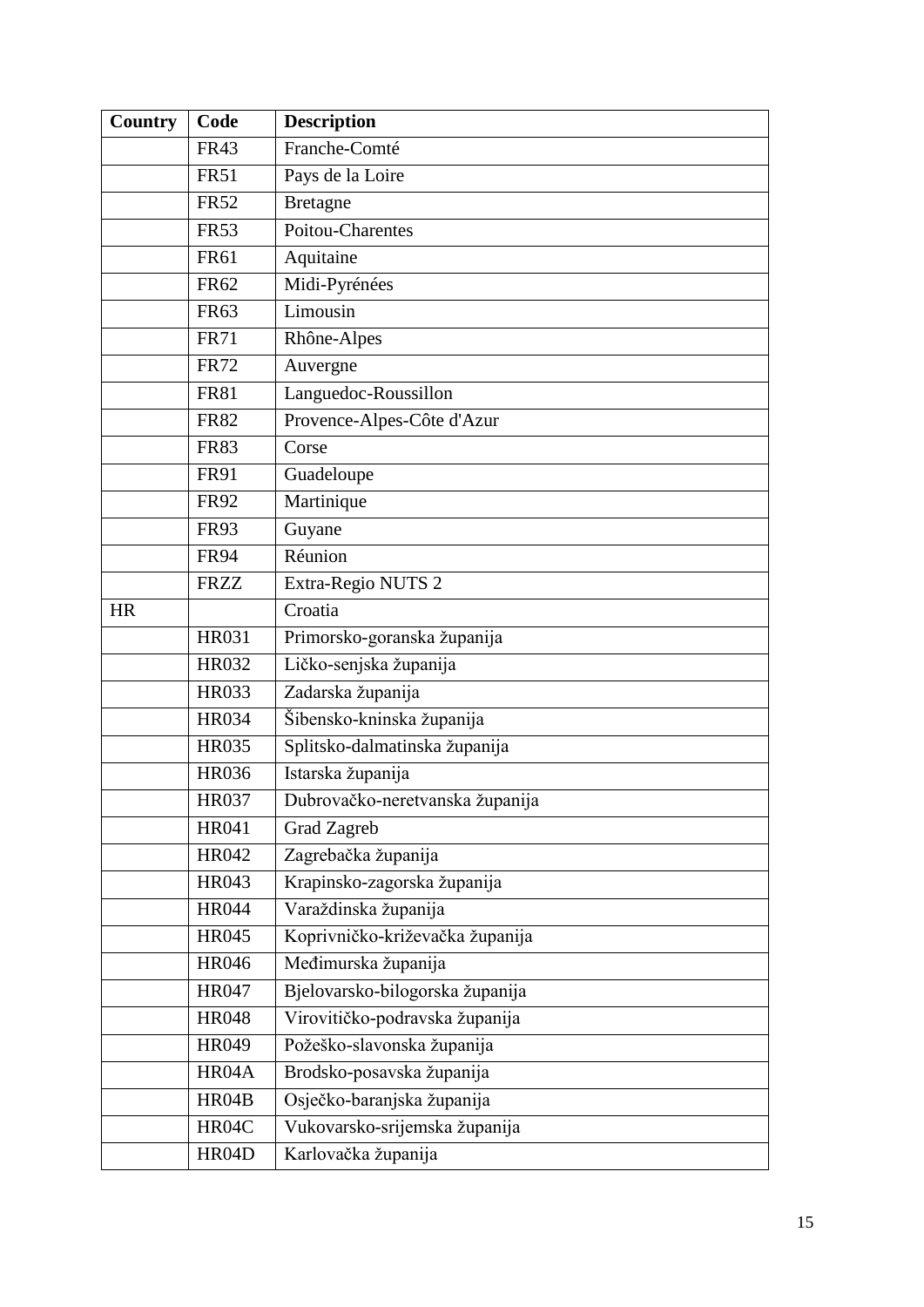| <b>Country</b> | Code         | <b>Description</b>          |
|----------------|--------------|-----------------------------|
|                | HR04E        | Sisačko-moslavačka županija |
| HU             |              | Hungary                     |
|                | <b>HU101</b> | <b>Budapest</b>             |
|                | HU102        | Pest                        |
|                | HU211        | Fejér                       |
|                | HU212        | Komárom-Esztergom           |
|                | HU213        | Veszprém                    |
|                | HU221        | Győr-Moson-Sopron           |
|                | HU222        | Vas                         |
|                | HU223        | Zala                        |
|                | HU231        | Baranya                     |
|                | HU232        | Somogy                      |
|                | HU233        | Tolna                       |
|                | HU311        | Borsod-Abaúj-Zemplén        |
|                | HU312        | Heves                       |
|                | HU313        | Nógrád                      |
|                | HU321        | Hajdú-Bihar                 |
|                | HU322        | Jász-Nagykun-Szolnok        |
|                | HU323        | Szabolcs-Szatmár-Bereg      |
|                | HU331        | Bács-Kiskun                 |
|                | HU332        | Békés                       |
|                | HU333        | Csongrád                    |
|                | <b>HUZZZ</b> | Extra-Regio NUTS 3          |
| IE             |              | Ireland                     |
|                | <b>IE011</b> | Border                      |
|                | IE012        | Midland                     |
|                | <b>IE013</b> | West                        |
|                | IE021        | Dublin                      |
|                | <b>IE022</b> | Mid-East                    |
|                | <b>IE023</b> | Mid-West                    |
|                | <b>IE024</b> | South-East (IE)             |
|                | <b>IE025</b> | South-West (IE)             |
|                | <b>IEZZZ</b> | Extra-Regio NUTS 3          |
| IS             |              | Iceland                     |
|                | <b>IS001</b> | Höfuðborgarsvæði            |
|                | <b>IS002</b> | Landsbyggð                  |
| IT             |              | Italy                       |
|                | ITC1         | Piemonte                    |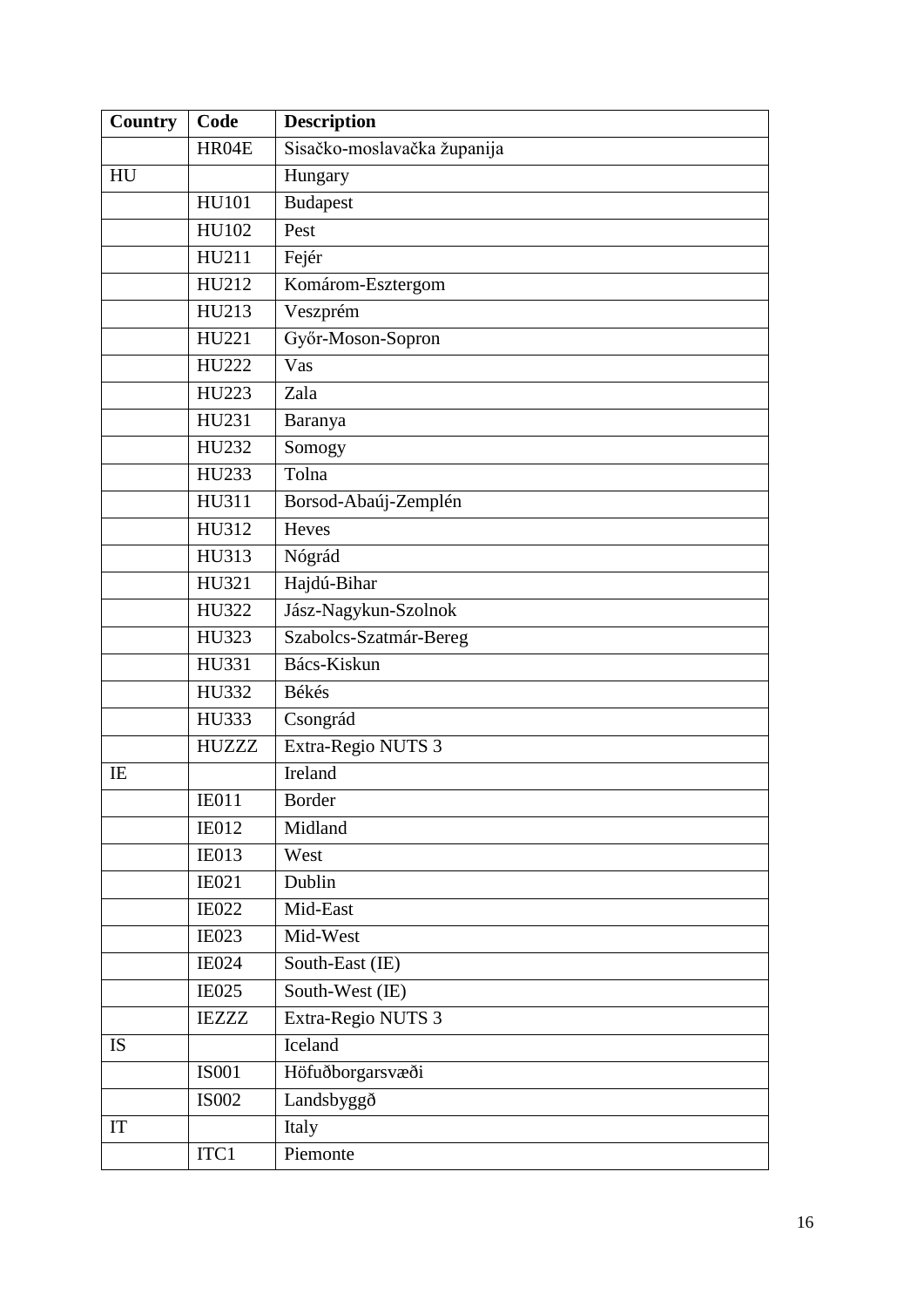| <b>Country</b> | Code              | <b>Description</b>                  |
|----------------|-------------------|-------------------------------------|
|                | ITC <sub>2</sub>  | Valle d'Aosta/Vallée d'Aoste        |
|                | ITC <sub>3</sub>  | Liguria                             |
|                | ITC4              | Lombardia                           |
|                | ITF1              | Abruzzo                             |
|                | ITF <sub>2</sub>  | Molise                              |
|                | ITF3              | Campania                            |
|                | ITF4              | Puglia                              |
|                | ITF5              | <b>Basilicata</b>                   |
|                | ITF6              | Calabria                            |
|                | ITG1              | Sicilia                             |
|                | ITG <sub>2</sub>  | Sardegna                            |
|                | ITH1              | Provincia Autonoma di Bolzano/Bozen |
|                | ITH <sub>2</sub>  | Provincia Autonoma di Trento        |
|                | ITH <sub>3</sub>  | Veneto                              |
|                | ITH4              | Friuli-Venezia Giulia               |
|                | ITH <sub>5</sub>  | Emilia-Romagna                      |
|                | ITI1              | Toscana                             |
|                | ITI <sub>2</sub>  | Umbria                              |
|                | ITI3              | Marche                              |
|                | ITI4              | Lazio                               |
|                | <b>ITZZ</b>       | Extra-Regio NUTS 2                  |
| LI             |                   | Liechtenstein                       |
|                | LI000             | Liechtenstein                       |
| <b>LT</b>      |                   | Lithuania                           |
|                | LT <sub>001</sub> | Alytaus apskritis                   |
|                | LT002             | Kauno apskritis                     |
|                | LT003             | Klaipėdos apskritis                 |
|                | LT004             | Marijampolės apskritis              |
|                | LT005             | Panevėžio apskritis                 |
|                | LT006             | Šiaulių apskritis                   |
|                | LT007             | Tauragės apskritis                  |
|                | LT008             | Telšių apskritis                    |
|                | LT009             | Utenos apskritis                    |
|                | LT00A             | Vilniaus apskritis                  |
|                | <b>LTZZZ</b>      | Extra-Regio NUTS 3                  |
| LU             |                   | Luxembourg                          |
|                | LU000             | Luxembourg                          |
|                | LUZZZ             | Extra-Regio NUTS 3                  |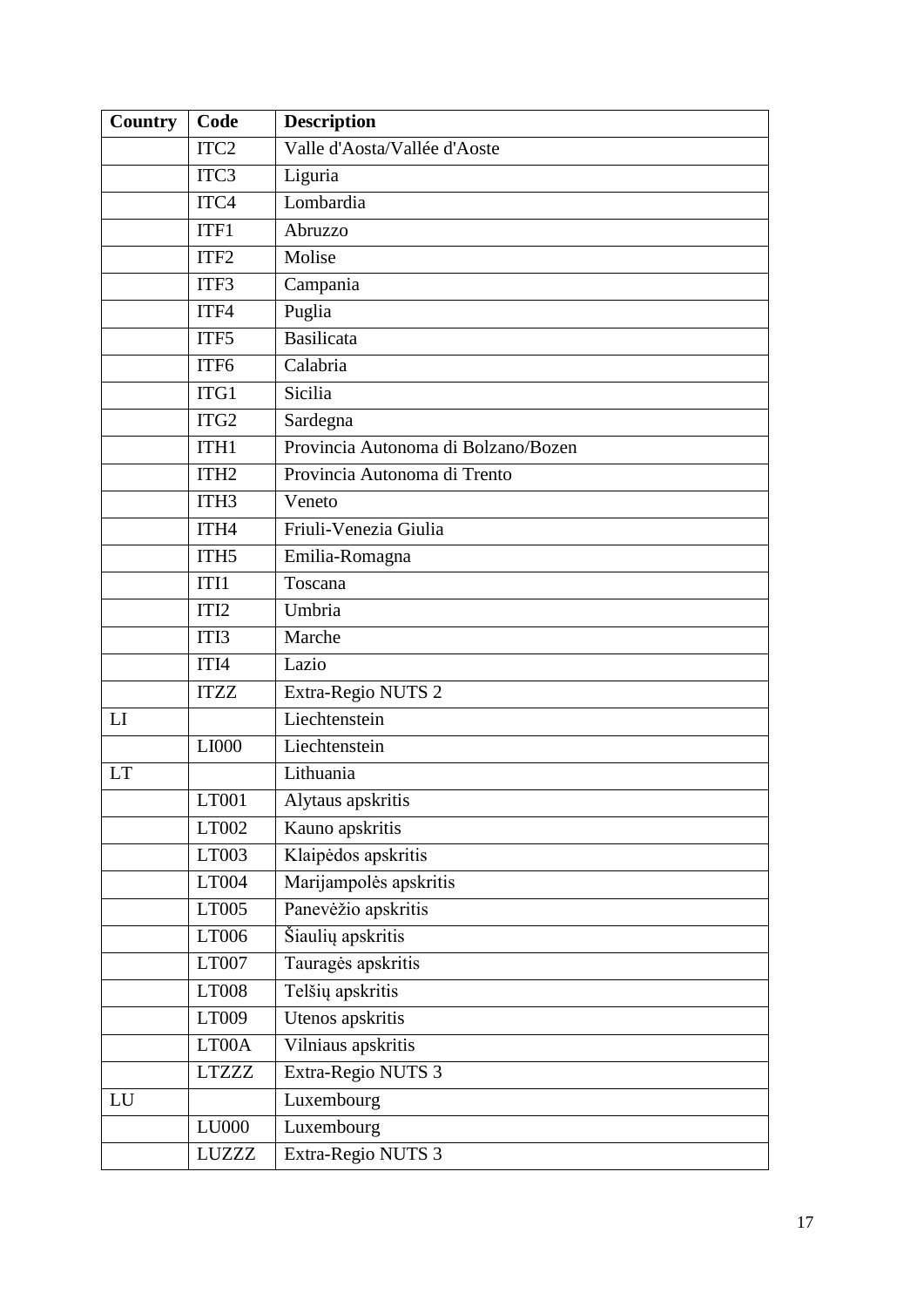| <b>Country</b> | Code         | <b>Description</b>                    |
|----------------|--------------|---------------------------------------|
| LV             |              | Latvia                                |
|                | LV003        | Kurzeme                               |
|                | LV005        | Latgale                               |
|                | LV006        | Rīga                                  |
|                | LV007        | Pierīga                               |
|                | <b>LV008</b> | Vidzeme                               |
|                | LV009        | Zemgale                               |
|                | <b>LVZZZ</b> | Extra-Regio NUTS 3                    |
| <b>MK</b>      |              | Former Yugoslav Republic of Macedonia |
|                | <b>MK001</b> | Вардарски (Vardarski)                 |
|                | <b>MK002</b> | Источен (Istočen)                     |
|                | <b>MK003</b> | Југозападен (Jugozapaden)             |
|                | <b>MK004</b> | Југоисточен (Jugoistočen)             |
|                | <b>MK005</b> | Пелагониски (Pelagoniski)             |
|                | <b>MK006</b> | Полошки (Pološki)                     |
|                | <b>MK007</b> | Североисточен (Severoistočen)         |
|                | <b>MK008</b> | Скопски (Skopski)                     |
| MT             |              | Malta                                 |
|                | MT00         | Malta                                 |
|                | <b>MTZZ</b>  | Extra-Regio NUTS 2                    |
| <b>NL</b>      |              | Netherlands                           |
|                | <b>NL11</b>  | Groningen                             |
|                | <b>NL12</b>  | Friesland (NL)                        |
|                | <b>NL13</b>  | Drenthe                               |
|                | <b>NL21</b>  | Overijssel                            |
|                | <b>NL22</b>  | Gelderland                            |
|                | <b>NL23</b>  | Flevoland                             |
|                | <b>NL31</b>  | Utrecht                               |
|                | <b>NL32</b>  | Noord-Holland                         |
|                | <b>NL33</b>  | Zuid-Holland                          |
|                | <b>NL34</b>  | Zeeland                               |
|                | NL41         | Noord-Brabant                         |
|                | <b>NL42</b>  | Limburg (NL)                          |
|                | <b>NLZZ</b>  | Extra-Regio NUTS 2                    |
| NO             |              | Norway                                |
|                | NO011        | Oslo                                  |
|                | NO012        | Akershus                              |
|                | NO021        | Hedmark                               |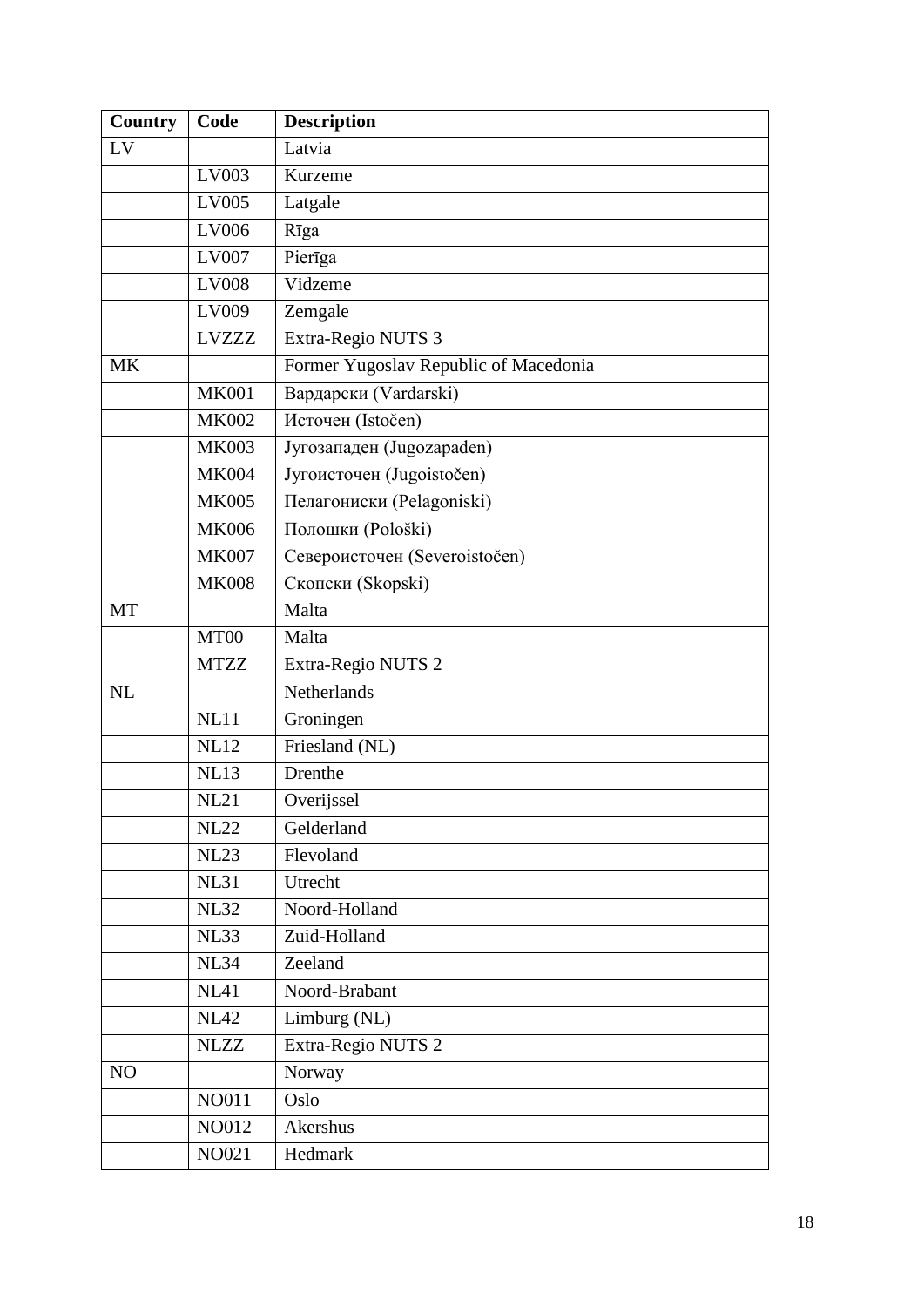| <b>Country</b> | Code         | <b>Description</b>  |
|----------------|--------------|---------------------|
|                | <b>NO022</b> | Oppland             |
|                | NO031        | Østfold             |
|                | <b>NO032</b> | <b>Buskerud</b>     |
|                | NO033        | Vestfold            |
|                | NO034        | Telemark            |
|                | NO041        | Aust-Agder          |
|                | NO042        | Vest-Agder          |
|                | NO043        | Rogaland            |
|                | NO051        | Hordaland           |
|                | NO052        | Sogn og Fjordane    |
|                | NO053        | Møre og Romsdal     |
|                | NO061        | Sør-Trøndelag       |
|                | NO062        | Nord-Trøndelag      |
|                | NO071        | Nordland            |
|                | NO072        | <b>Troms</b>        |
|                | NO073        | Finnmark            |
| PL             |              | Poland              |
|                | <b>PL11</b>  | Łódzkie             |
|                | <b>PL12</b>  | Mazowieckie         |
|                | <b>PL21</b>  | Małopolskie         |
|                | <b>PL22</b>  | Śląskie             |
|                | <b>PL31</b>  | Lubelskie           |
|                | <b>PL32</b>  | Podkarpackie        |
|                | <b>PL33</b>  | Świętokrzyskie      |
|                | <b>PL34</b>  | Podlaskie           |
|                | <b>PL41</b>  | Wielkopolskie       |
|                | <b>PL42</b>  | Zachodniopomorskie  |
|                | <b>PL43</b>  | Lubuskie            |
|                | <b>PL51</b>  | Dolnośląskie        |
|                | <b>PL52</b>  | Opolskie            |
|                | PL61         | Kujawsko-Pomorskie  |
|                | PL62         | Warmińsko-Mazurskie |
|                | PL63         | Pomorskie           |
|                | <b>PLZZ</b>  | Extra-Regio NUTS 2  |
| <b>PT</b>      |              | Portugal            |
|                | PT11         | Norte               |
|                | PT15         | Algarve             |
|                | PT16         | Centro (PT)         |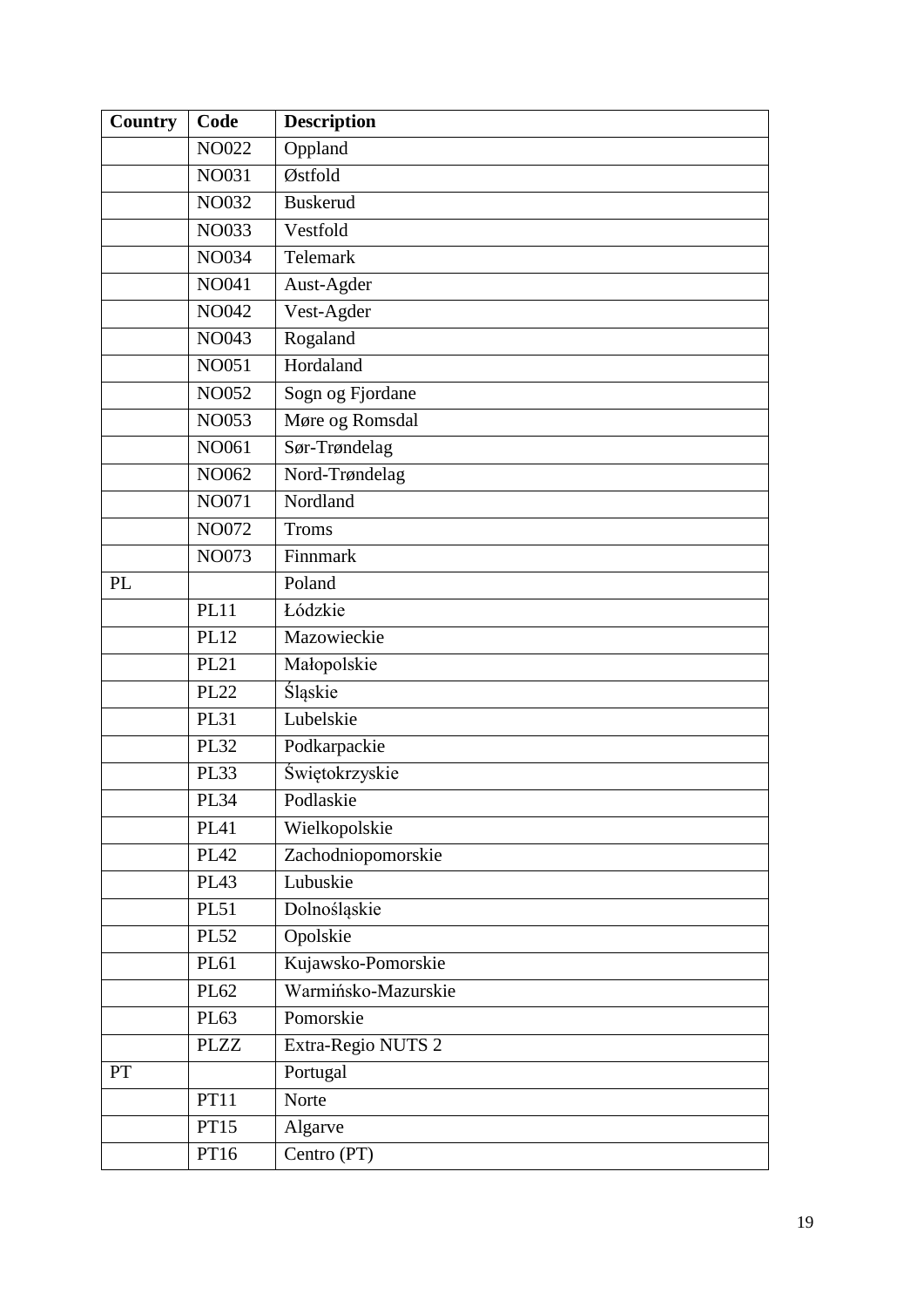| Country   | Code         | <b>Description</b>         |
|-----------|--------------|----------------------------|
|           | <b>PT17</b>  | Lisboa                     |
|           | <b>PT18</b>  | Alentejo                   |
|           | <b>PT20</b>  | Região Autónoma dos Açores |
|           | <b>PT30</b>  | Região Autónoma da Madeira |
|           | <b>PTZZ</b>  | Extra-Regio NUTS 2         |
| <b>RO</b> |              | Romania                    |
|           | <b>RO11</b>  | Nord-Vest                  |
|           | <b>RO12</b>  | Centru                     |
|           | <b>RO21</b>  | Nord-Est                   |
|           | <b>RO22</b>  | Sud-Est                    |
|           | <b>RO31</b>  | Sud - Muntenia             |
|           | <b>RO32</b>  | București - Ilfov          |
|           | <b>RO41</b>  | Sud-Vest Oltenia           |
|           | <b>RO42</b>  | Vest                       |
|           | <b>ROZZ</b>  | Extra-Regio NUTS 2         |
| <b>SE</b> |              | Sweden                     |
|           | <b>SE110</b> | Stockholms län             |
|           | <b>SE121</b> | Uppsala län                |
|           | <b>SE122</b> | Södermanlands län          |
|           | SE123        | Östergötlands län          |
|           | SE124        | Örebro län                 |
|           | SE125        | Västmanlands län           |
|           | <b>SE211</b> | Jönköpings län             |
|           | SE212        | Kronobergs län             |
|           | SE213        | Kalmar län                 |
|           | SE214        | Gotlands län               |
|           | SE221        | Blekinge län               |
|           | <b>SE224</b> | Skåne län                  |
|           | SE231        | Hallands län               |
|           | <b>SE232</b> | Västra Götalands län       |
|           | SE311        | Värmlands län              |
|           | SE312        | Dalarnas län               |
|           | SE313        | Gävleborgs län             |
|           | SE321        | Västernorrlands län        |
|           | <b>SE322</b> | Jämtlands län              |
|           | SE331        | Västerbottens län          |
|           | <b>SE332</b> | Norrbottens län            |
|           | <b>SEZZZ</b> | Extra-Regio NUTS 3         |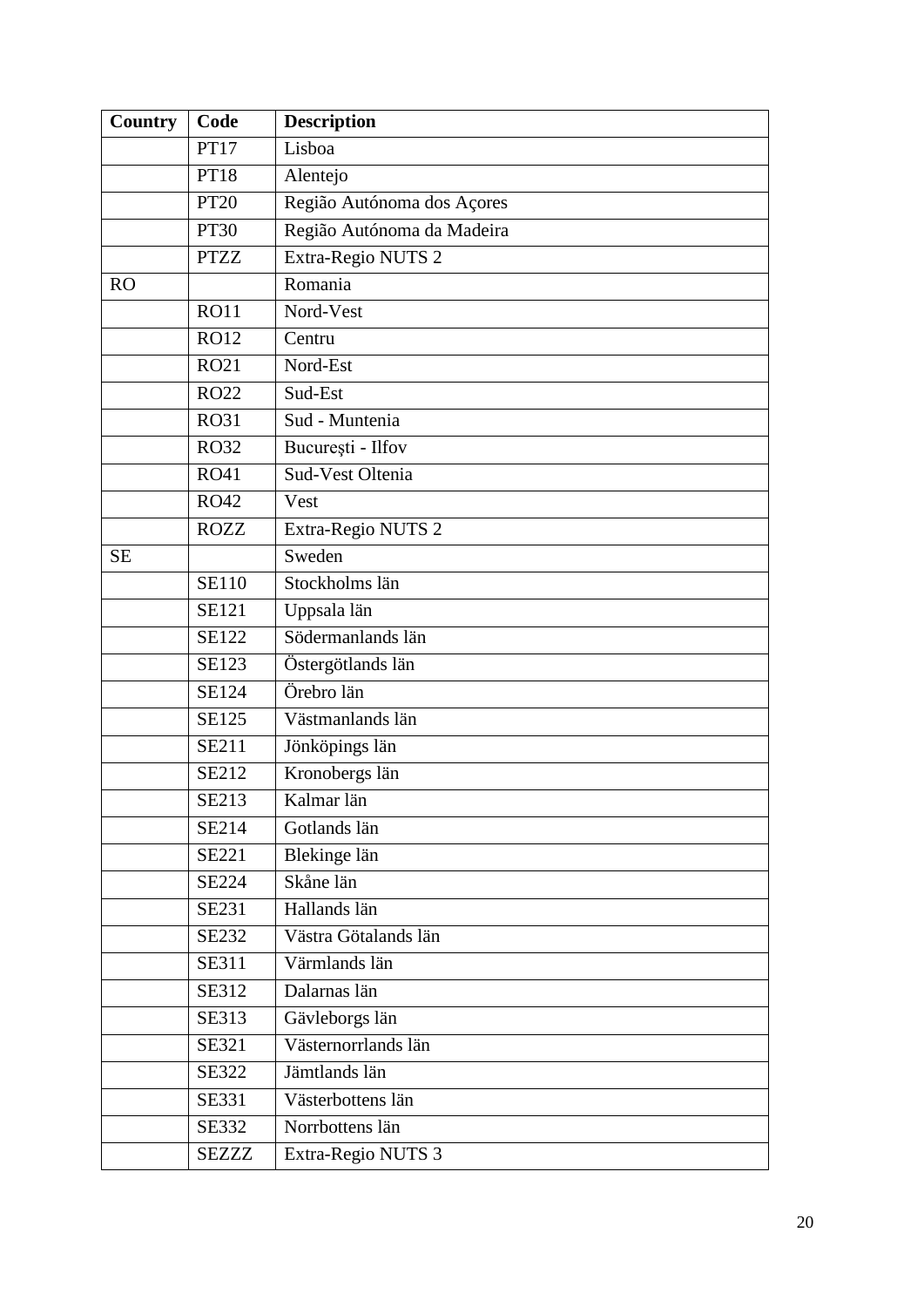| Country   | Code         | <b>Description</b>    |
|-----------|--------------|-----------------------|
| <b>SI</b> |              | Slovenia              |
|           | SI011        | Pomurska              |
|           | SI012        | Podravska             |
|           | SI013        | Koroška               |
|           | SI014        | Savinjska             |
|           | SI015        | Zasavska              |
|           | SI016        | Spodnjeposavska       |
|           | SI017        | Jugovzhodna Slovenija |
|           | <b>SI018</b> | Notranjsko-kraška     |
|           | SI021        | Osrednjeslovenska     |
|           | SI022        | Gorenjska             |
|           | SI023        | Goriška               |
|           | SI024        | Obalno-kraška         |
|           | <b>SIZZZ</b> | Extra-Regio NUTS 3    |
| <b>SK</b> |              | Slovakia              |
|           | <b>SK010</b> | Bratislavský kraj     |
|           | SK021        | Trnavský kraj         |
|           | SK022        | Trenčiansky kraj      |
|           | SK023        | Nitriansky kraj       |
|           | SK031        | Žilinský kraj         |
|           | SK032        | Banskobystrický kraj  |
|           | SK041        | Prešovský kraj        |
|           | SK042        | Košický kraj          |
|           | <b>SKZZZ</b> | Extra-Regio NUTS 3    |
| <b>TR</b> |              | Turkey                |
|           | <b>TR100</b> | İstanbul              |
|           | TR211        | Tekirdağ              |
|           | TR212        | Edirne                |
|           | TR213        | Kırklareli            |
|           | TR221        | Balıkesir             |
|           | <b>TR222</b> | Çanakkale             |
|           | <b>TR310</b> | İzmir                 |
|           | TR321        | Aydın                 |
|           | <b>TR322</b> | Denizli               |
|           | <b>TR323</b> | Muğla                 |
|           | <b>TR331</b> | Manisa                |
|           | <b>TR332</b> | Afyonkarahisar        |
|           | <b>TR333</b> | Kütahya               |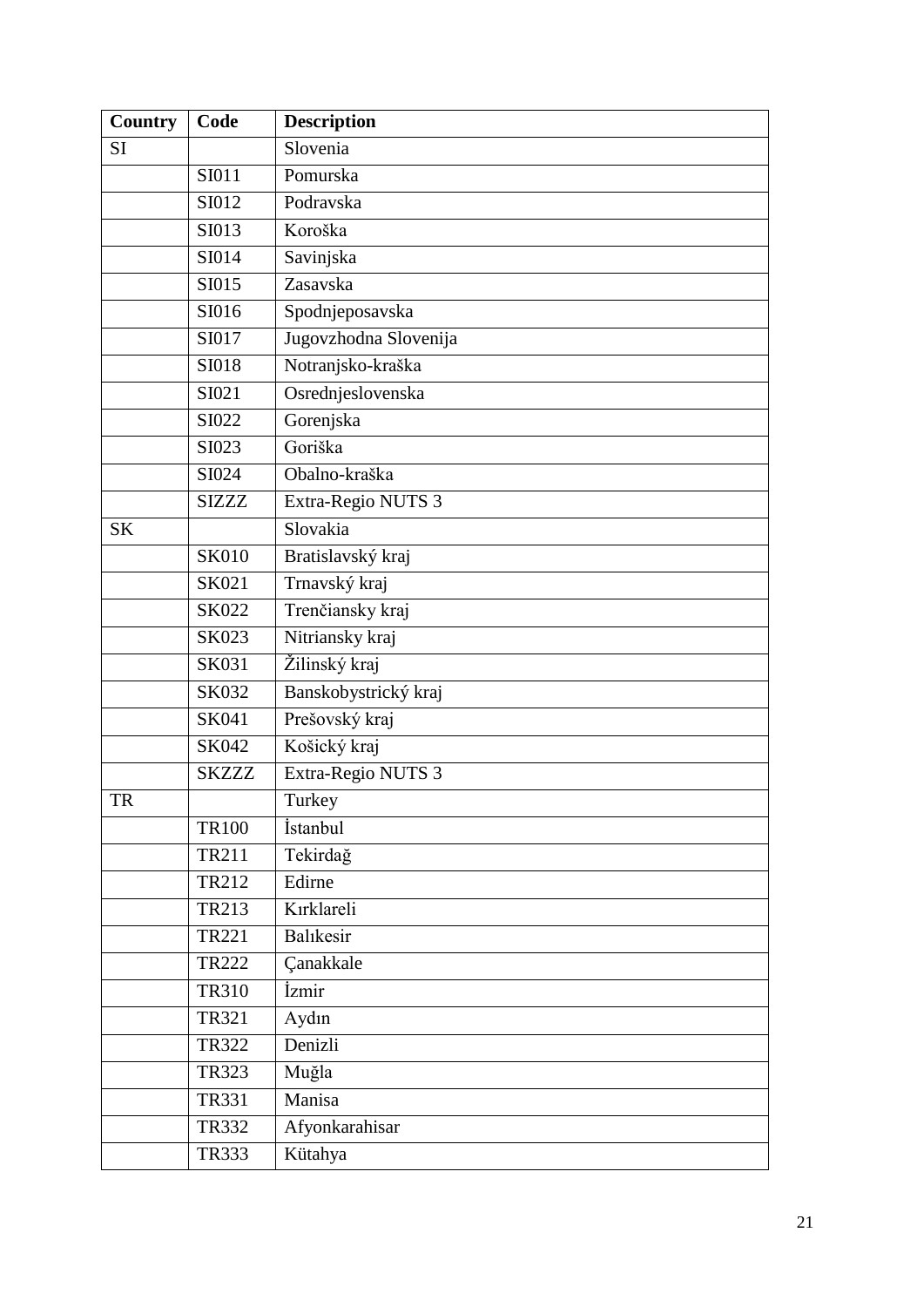| <b>Country</b> | Code         | <b>Description</b> |
|----------------|--------------|--------------------|
|                | <b>TR334</b> | Uşak               |
|                | <b>TR411</b> | <b>Bursa</b>       |
|                | TR412        | Eskişehir          |
|                | TR413        | <b>Bilecik</b>     |
|                | TR421        | Kocaeli            |
|                | TR422        | Sakarya            |
|                | TR423        | Düzce              |
|                | <b>TR424</b> | Bolu               |
|                | TR425        | Yalova             |
|                | <b>TR510</b> | Ankara             |
|                | <b>TR521</b> | Konya              |
|                | <b>TR522</b> | Karaman            |
|                | TR611        | Antalya            |
|                | TR612        | Isparta            |
|                | TR613        | <b>Burdur</b>      |
|                | TR621        | Adana              |
|                | TR622        | Mersin             |
|                | TR631        | Hatay              |
|                | TR632        | Kahramanmaraş      |
|                | TR633        | Osmaniye           |
|                | <b>TR711</b> | Kırıkkale          |
|                | TR712        | Aksaray            |
|                | <b>TR713</b> | Niğde              |
|                | <b>TR714</b> | Nevşehir           |
|                | <b>TR715</b> | Kırşehir           |
|                | TR721        | Kayseri            |
|                | <b>TR722</b> | Sivas              |
|                | TR723        | Yozgat             |
|                | TR811        | Zonguldak          |
|                | TR812        | Karabük            |
|                | TR813        | <b>Bartin</b>      |
|                | <b>TR821</b> | Kastamonu          |
|                | <b>TR822</b> | Çankırı            |
|                | <b>TR823</b> | Sinop              |
|                | <b>TR831</b> | Samsun             |
|                | <b>TR832</b> | Tokat              |
|                | <b>TR833</b> | Corum              |
|                | <b>TR834</b> | Amasya             |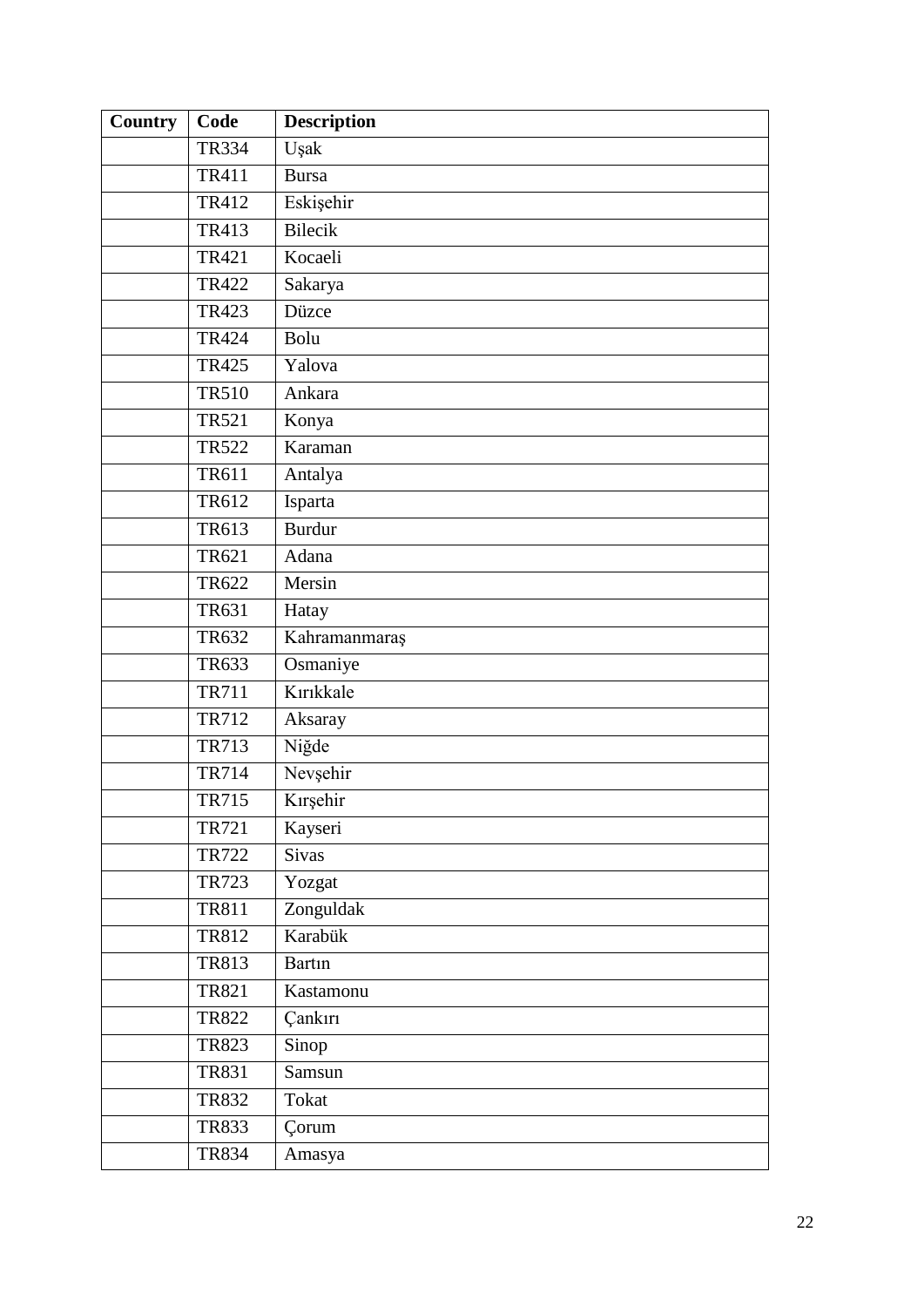| Country | Code             | <b>Description</b>               |
|---------|------------------|----------------------------------|
|         | <b>TR901</b>     | Trabzon                          |
|         | <b>TR902</b>     | Ordu                             |
|         | <b>TR903</b>     | Giresun                          |
|         | <b>TR904</b>     | Rize                             |
|         | <b>TR905</b>     | Artvin                           |
|         | <b>TR906</b>     | Gümüşhane                        |
|         | TRA11            | Erzurum                          |
|         | TRA12            | Erzincan                         |
|         | TRA13            | <b>Bayburt</b>                   |
|         | <b>TRA21</b>     | Ağrı                             |
|         | <b>TRA22</b>     | <b>Kars</b>                      |
|         | TRA23            | Iğdır                            |
|         | TRA24            | Ardahan                          |
|         | TRB11            | Malatya                          |
|         | <b>TRB12</b>     | Elazığ                           |
|         | TRB13            | Bingöl                           |
|         | TRB14            | Tunceli                          |
|         | <b>TRB21</b>     | Van                              |
|         | <b>TRB22</b>     | Muş                              |
|         | TRB23            | <b>Bitlis</b>                    |
|         | <b>TRB24</b>     | Hakkari                          |
|         | TRC11            | Gaziantep                        |
|         | <b>TRC12</b>     | Adıyaman                         |
|         | TRC13            | Kilis                            |
|         | TRC21            | Şanlıurfa                        |
|         | <b>TRC22</b>     | Diyarbakır                       |
|         | TRC31            | Mardin                           |
|         | TRC32            | <b>Batman</b>                    |
|         | TRC33            | Şırnak                           |
|         | TRC34            | Siirt                            |
| UK      |                  | <b>United Kingdom</b>            |
|         | UKC1             | <b>Tees Valley and Durham</b>    |
|         | UKC2             | Northumberland and Tyne and Wear |
|         | UKD1             | Cumbria                          |
|         | UKD3             | <b>Greater Manchester</b>        |
|         | UKD4             | Lancashire                       |
|         | UKD <sub>6</sub> | Cheshire                         |
|         | UKD7             | Merseyside                       |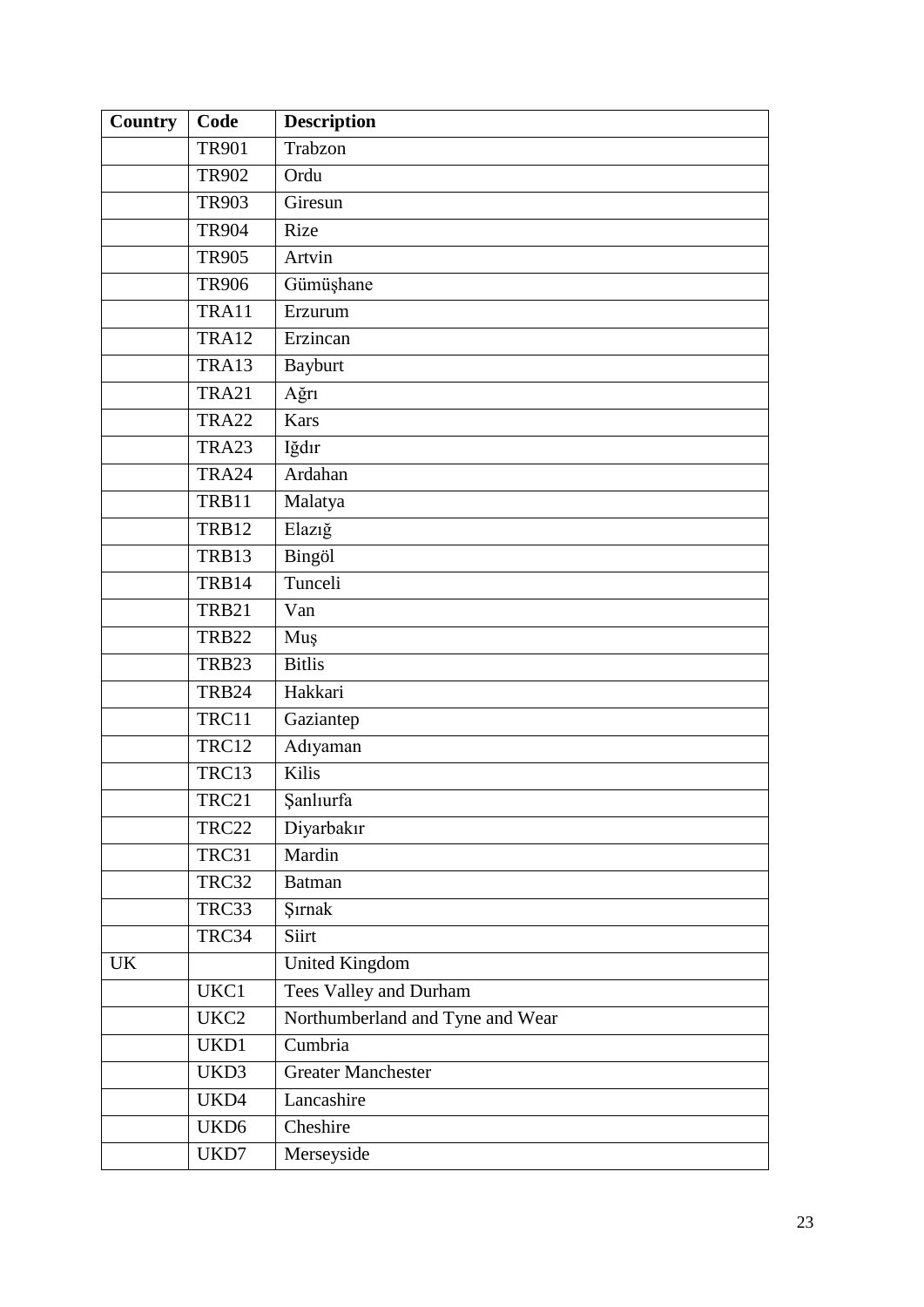| Country | Code             | <b>Description</b>                               |
|---------|------------------|--------------------------------------------------|
|         | UKE1             | East Yorkshire and Northern Lincolnshire         |
|         | UKE <sub>2</sub> | North Yorkshire                                  |
|         | UKE3             | South Yorkshire                                  |
|         | UKE4             | West Yorkshire                                   |
|         | UKF1             | Derbyshire and Nottinghamshire                   |
|         | UKF <sub>2</sub> | Leicestershire, Rutland and Northamptonshire     |
|         | UKF3             | Lincolnshire                                     |
|         | UKG1             | Herefordshire, Worcestershire and Warwickshire   |
|         | UKG <sub>2</sub> | Shropshire and Staffordshire                     |
|         | UKG3             | <b>West Midlands</b>                             |
|         | UKH1             | East Anglia                                      |
|         | UKH <sub>2</sub> | Bedfordshire and Hertfordshire                   |
|         | UKH3             | <b>Essex</b>                                     |
|         | UKI1             | <b>Inner London</b>                              |
|         | UKI2             | <b>Outer London</b>                              |
|         | UKJ1             | Berkshire, Buckinghamshire and Oxfordshire       |
|         | UKJ2             | Surrey, East and West Sussex                     |
|         | UKJ3             | Hampshire and Isle of Wight                      |
|         | UKJ4             | Kent                                             |
|         | UKK1             | Gloucestershire, Wiltshire and Bristol/Bath area |
|         | UKK <sub>2</sub> | <b>Dorset and Somerset</b>                       |
|         | UKK3             | Cornwall and Isles of Scilly                     |
|         | UKK4             | Devon                                            |
|         | UKL1             | West Wales and The Valleys                       |
|         | UKL2             | East Wales                                       |
|         | UKM2             | <b>Eastern Scotland</b>                          |
|         | UKM3             | South Western Scotland                           |
|         | UKM5             | North Eastern Scotland                           |
|         | UKM6             | Highlands and Islands                            |
|         | UKN <sub>0</sub> | Northern Ireland                                 |
|         | <b>UKZZ</b>      | Extra-Regio NUTS 2                               |

#### <span id="page-23-0"></span>**4. Distance Bands**

| Code    | <b>Description</b> |
|---------|--------------------|
| BAND_10 | $0 - 99 km$        |
| BAND 11 | 10 - 99 km         |
| BAND 12 | $0 - 9$ km         |
| BAND 20 | 100 - 499 km       |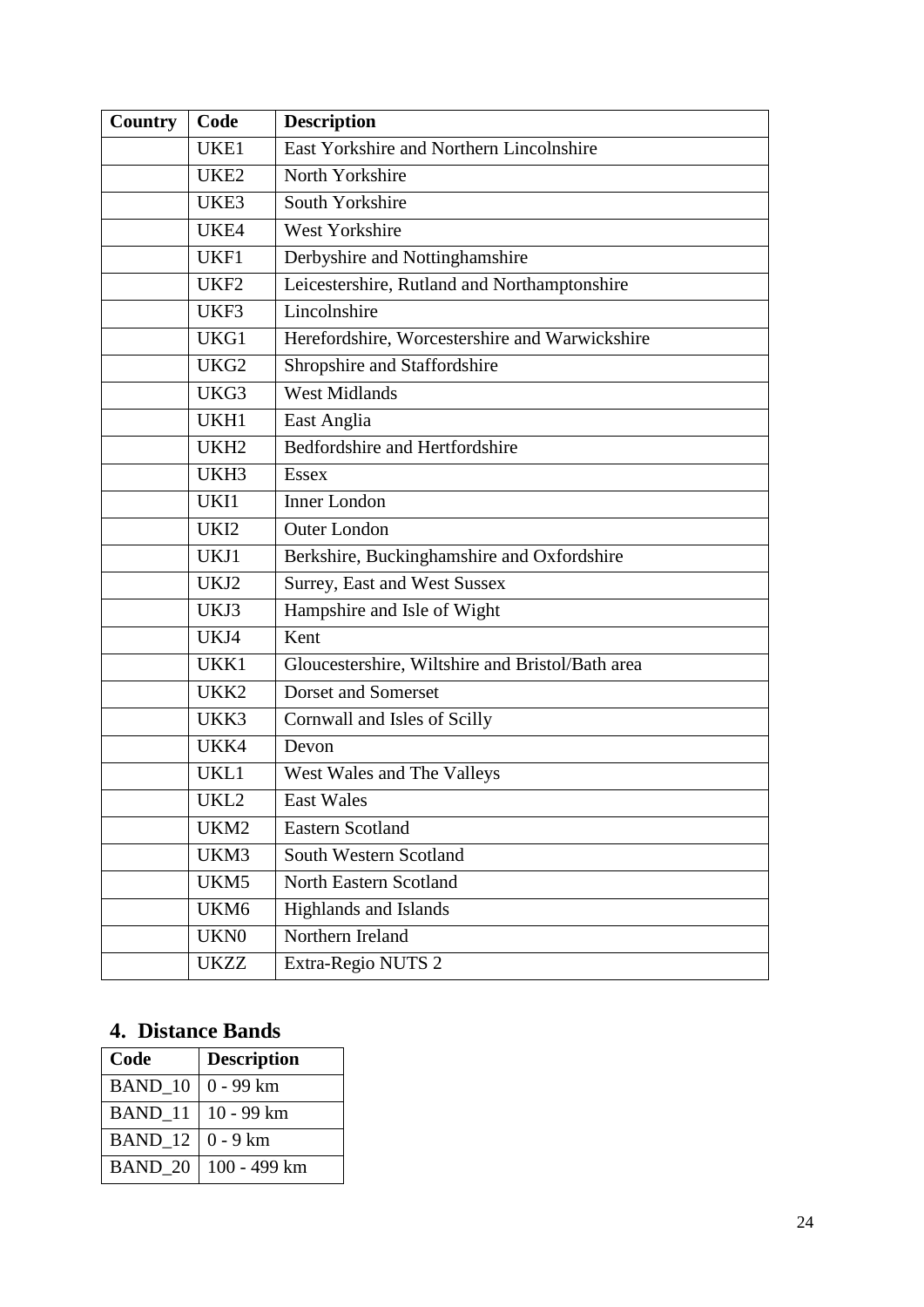| Code           | <b>Description</b> |
|----------------|--------------------|
| <b>BAND 30</b> | 500 - 1999 km      |
| <b>BAND 40</b> | 2000 - 2999 km     |
| <b>BAND 50</b> | 3000 - 3999 km     |
| BAND 60        | 4000 - 7999 km     |
| <b>BAND 70</b> | 8000 - 19999 km    |
| <b>BAND 90</b> | 100 - 1999 km      |
| BAND 91        | $>= 2000$ km       |

#### <span id="page-24-0"></span>**5. Fields of Education**

| Code | <b>Description</b>                                      |
|------|---------------------------------------------------------|
| 01   | Education                                               |
| 011  | Education                                               |
| 0110 | Education, not further defined                          |
| 0111 | <b>Education</b> science                                |
| 0112 | Training for pre-school teachers                        |
| 0113 | Teacher training without subject specialization         |
| 0114 | Teacher training with subject specialization            |
| 0119 | Education, not elsewhere classified                     |
| 0188 | Education, inter-disciplinary programmes                |
| 02   | Arts and humanities                                     |
| 021  | Arts                                                    |
| 0210 | Arts, not further defined                               |
| 0211 | Audio-visual techniques and media production            |
| 0212 | Fashion, interior and industrial design                 |
| 0213 | Fine arts                                               |
| 0214 | Handicrafts                                             |
| 0215 | Music and performing arts                               |
| 0219 | Arts, not elsewhere classified                          |
| 022  | Humanities (except languages)                           |
| 0220 | Humanities (except languages), not further defined      |
| 0221 | Religion and theology                                   |
| 0222 | History and archaeology                                 |
| 0223 | Philosophy and ethics                                   |
| 0229 | Humanities (except languages), not elsewhere classified |
| 023  | Languages                                               |
| 0230 | Languages, not further defined                          |
| 0231 | Language acquisition                                    |
| 0232 | Literature and linguistics                              |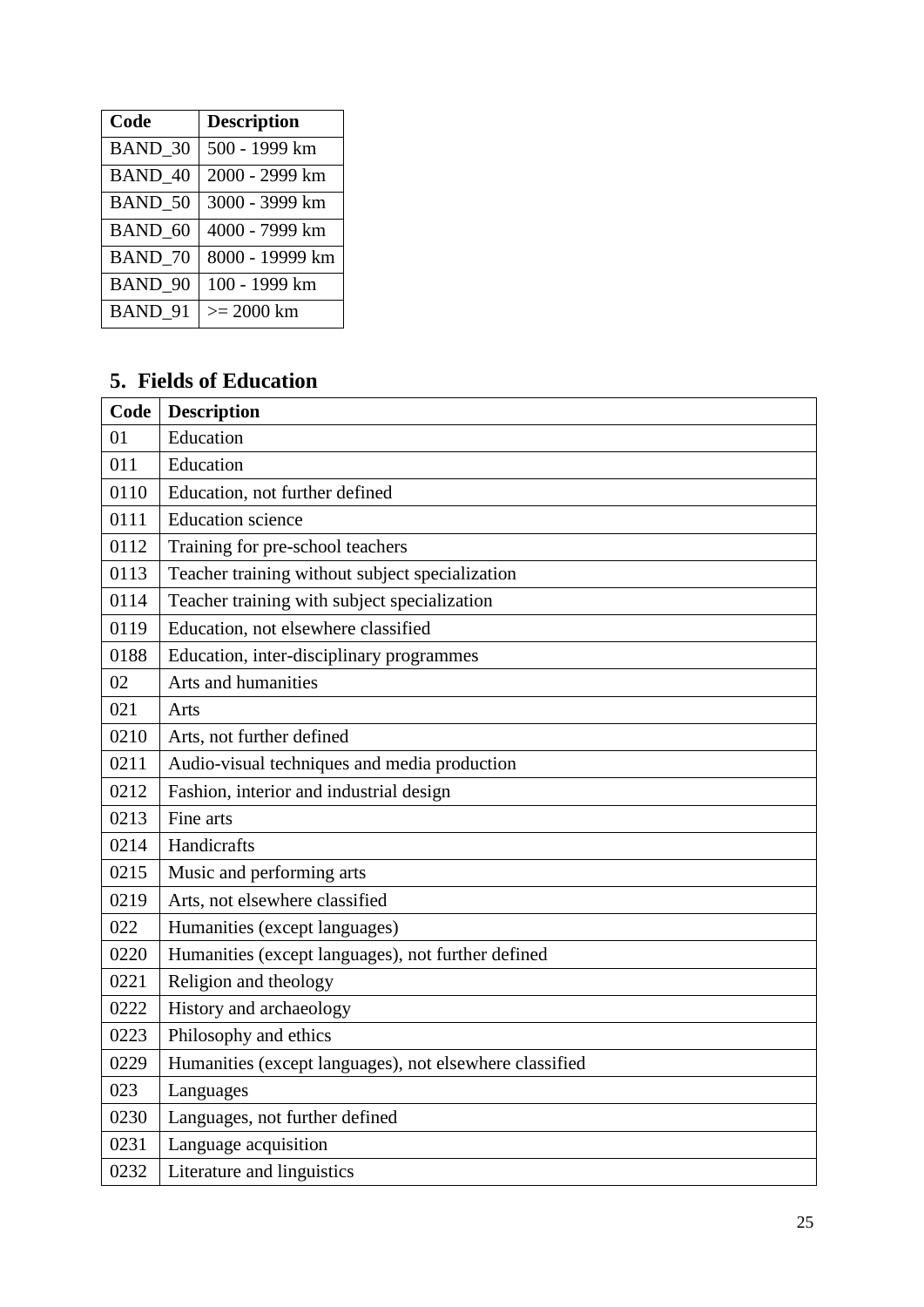| Code | <b>Description</b>                                                         |
|------|----------------------------------------------------------------------------|
| 0239 | Languages, not elsewhere classified                                        |
| 0288 | Arts and humanities, inter-disciplinary programmes                         |
| 03   | Social sciences, journalism and information                                |
| 031  | Social and behavioural sciences                                            |
| 0310 | Social and behavioural sciences, not further defined                       |
| 0311 | Economics                                                                  |
| 0312 | Political sciences and civics                                              |
| 0313 | Psychology                                                                 |
| 0314 | Sociology and cultural studies                                             |
| 0319 | Social and behavioural sciences, not elsewhere classified                  |
| 032  | Journalism and information                                                 |
| 0320 | Journalism and information, not further defined                            |
| 0321 | Journalism and reporting                                                   |
| 0322 | Library, information and archival studies                                  |
| 0329 | Journalism and information, not elsewhere classified                       |
| 0388 | Social sciences, journalism and information, inter-disciplinary programmes |
| 04   | Business, administration and law                                           |
| 041  | Business and administration                                                |
| 0410 | Business and administration, not further defined                           |
| 0411 | Accounting and taxation                                                    |
| 0412 | Finance, banking and insurance                                             |
| 0413 | Management and administration                                              |
| 0414 | Marketing and advertising                                                  |
| 0415 | Secretarial and office work                                                |
| 0416 | Wholesale and retail sales                                                 |
| 0417 | Work skills                                                                |
| 0419 | Business and administration, not elsewhere classified                      |
| 042  | Law                                                                        |
| 0421 | Law                                                                        |
| 0429 | Law, not elsewhere classified                                              |
| 0488 | Business, administration and law, inter-disciplinary programmes            |
| 05   | Natural sciences, mathematics and statistics                               |
| 051  | Biological and related sciences                                            |
| 0510 | Biological and related sciences, not further defined                       |
| 0511 | <b>Biology</b>                                                             |
| 0512 | Biochemistry                                                               |
| 0519 | Biological and related sciences, not elsewhere classified                  |
| 052  | Environment                                                                |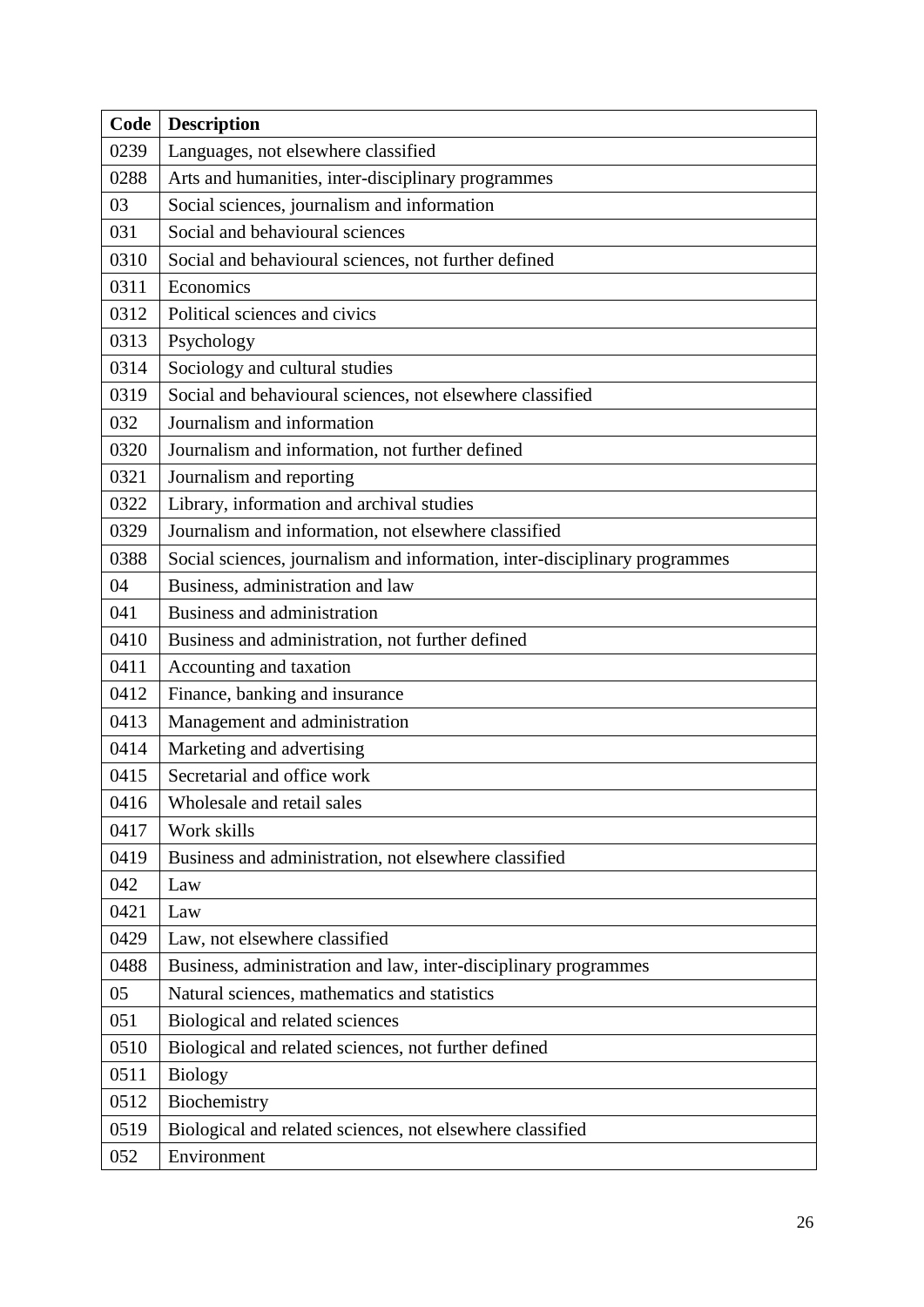| Code | <b>Description</b>                                                               |
|------|----------------------------------------------------------------------------------|
| 0520 | Environment, not further defined                                                 |
| 0521 | <b>Environmental sciences</b>                                                    |
| 0522 | Natural environments and wildlife                                                |
| 0529 | Environment, not elsewhere classified                                            |
| 053  | Physical sciences                                                                |
| 0530 | Physical sciences, not further defined                                           |
| 0531 | Chemistry                                                                        |
| 0532 | Earth sciences                                                                   |
| 0533 | Physics                                                                          |
| 0539 | Physical sciences, not elsewhere classified                                      |
| 054  | Mathematics and statistics                                                       |
| 0540 | Mathematics and statistics, not further defined                                  |
| 0541 | Mathematics                                                                      |
| 0542 | <b>Statistics</b>                                                                |
| 0549 | Mathematics and statistics, not elsewhere classified                             |
| 0588 | Natural sciences, mathematics and statistics, inter-disciplinary programmes      |
| 06   | Information and Communication Technologies (ICTs)                                |
| 061  | Information and Communication Technologies (ICTs)                                |
| 0610 | Information and Communication Technologies (ICTs), not further defined           |
| 0611 | Computer use                                                                     |
| 0612 | Database and network design and administration                                   |
| 0613 | Software and applications development and analysis                               |
| 0619 | Information and Communication Technologies (ICTs), not elsewhere classified      |
| 0688 | Information and Communication Technologies (ICTs), inter-disciplinary programmes |
| 07   | Engineering, manufacturing and construction                                      |
| 071  | Engineering and engineering trades                                               |
| 0710 | Engineering and engineering trades, not further defined                          |
| 0711 | Chemical engineering and processes                                               |
| 0712 | Environmental protection technology                                              |
| 0713 | Electricity and energy                                                           |
| 0714 | Electronics and automation                                                       |
| 0715 | Mechanics and metal trades                                                       |
| 0716 | Motor vehicles, ships and aircraft                                               |
| 0719 | Engineering and engineering trades, not elsewhere classified                     |
| 072  | Manufacturing and processing                                                     |
| 0720 | Manufacturing and processing, not further defined                                |
| 0721 | Food processing                                                                  |
| 0722 | Materials (glass, paper, plastic and wood)                                       |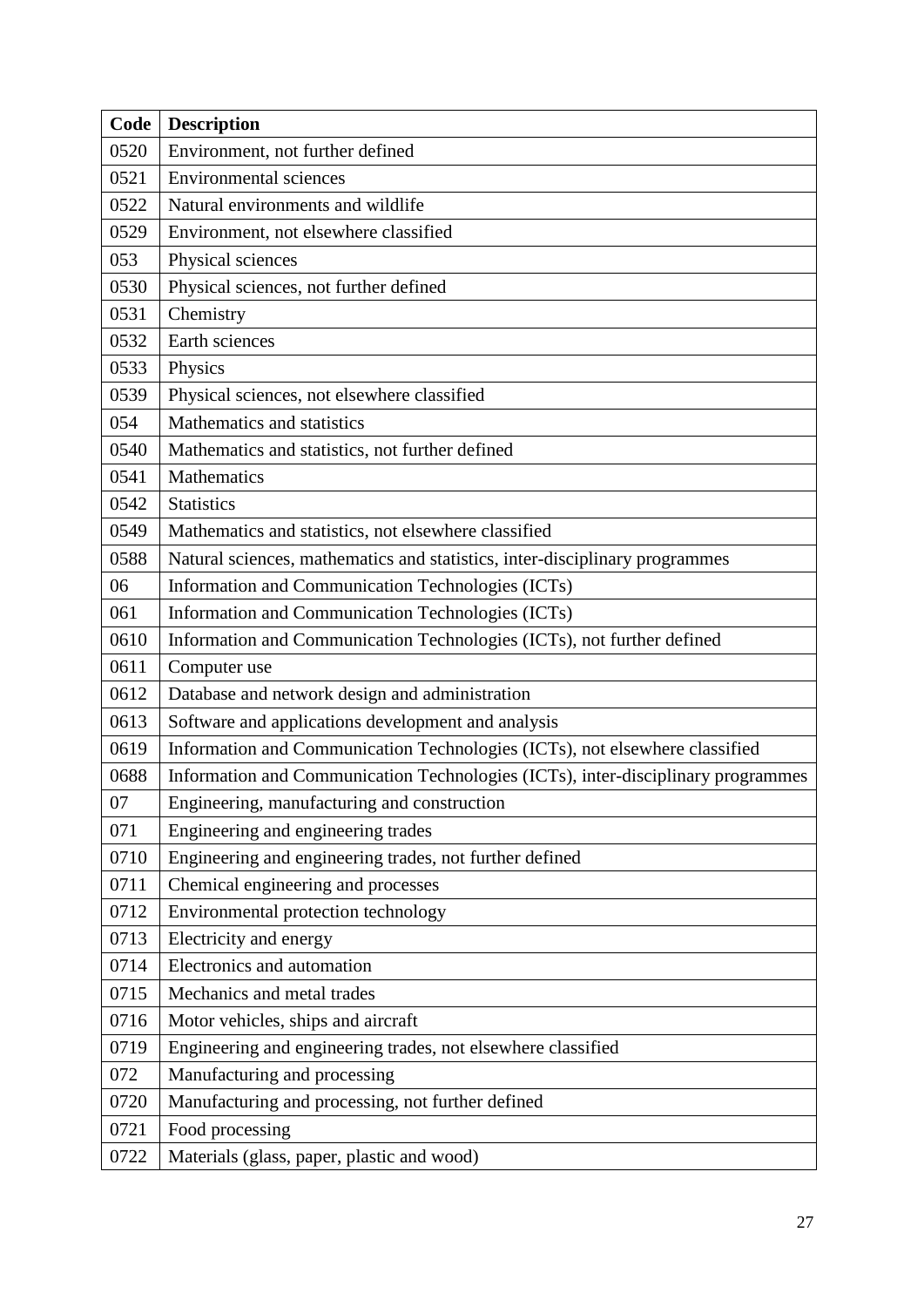| Code | <b>Description</b>                                                          |
|------|-----------------------------------------------------------------------------|
| 0723 | Textiles (clothes, footwear and leather)                                    |
| 0724 | Mining and extraction                                                       |
| 0729 | Manufacturing and processing, not elsewhere classified                      |
| 073  | Architecture and construction                                               |
| 0730 | Architecture and construction, not further defined                          |
| 0731 | Architecture and town planning                                              |
| 0732 | Building and civil engineering                                              |
| 0739 | Architecture and construction, not elsewhere classified                     |
| 0788 | Engineering, manufacturing and construction, inter-disciplinary programmes  |
| 08   | Agriculture, forestry, fisheries and veterinary                             |
| 081  | Agriculture                                                                 |
| 0810 | Agriculture, not further defined                                            |
| 0811 | Crop and livestock production                                               |
| 0812 | Horticulture                                                                |
| 0819 | Agriculture, not elsewhere classified                                       |
| 082  | Forestry                                                                    |
| 0821 | Forestry                                                                    |
| 0829 | Forestry, not elsewhere classified                                          |
| 083  | Fisheries                                                                   |
| 0831 | Fisheries                                                                   |
| 0839 | Fisheries, not elsewhere classified                                         |
| 084  | Veterinary                                                                  |
| 0841 | Veterinary                                                                  |
| 0849 | Veterinary, not elsewhere classified                                        |
| 0888 | Agriculture, forestry, fisheries, veterinary, inter-disciplinary programmes |
| 09   | Health and welfare                                                          |
| 091  | Health                                                                      |
| 0910 | Health, not further defined                                                 |
| 0911 | Dental studies                                                              |
| 0912 | Medicine                                                                    |
| 0913 | Nursing and midwifery                                                       |
| 0914 | Medical diagnostic and treatment technology                                 |
| 0915 | Therapy and rehabilitation                                                  |
| 0916 | Pharmacy                                                                    |
| 0917 | Traditional and complementary medicine and therapy                          |
| 0919 | Health, not elsewhere classified                                            |
| 092  | Welfare                                                                     |
| 0920 | Welfare, not further defined                                                |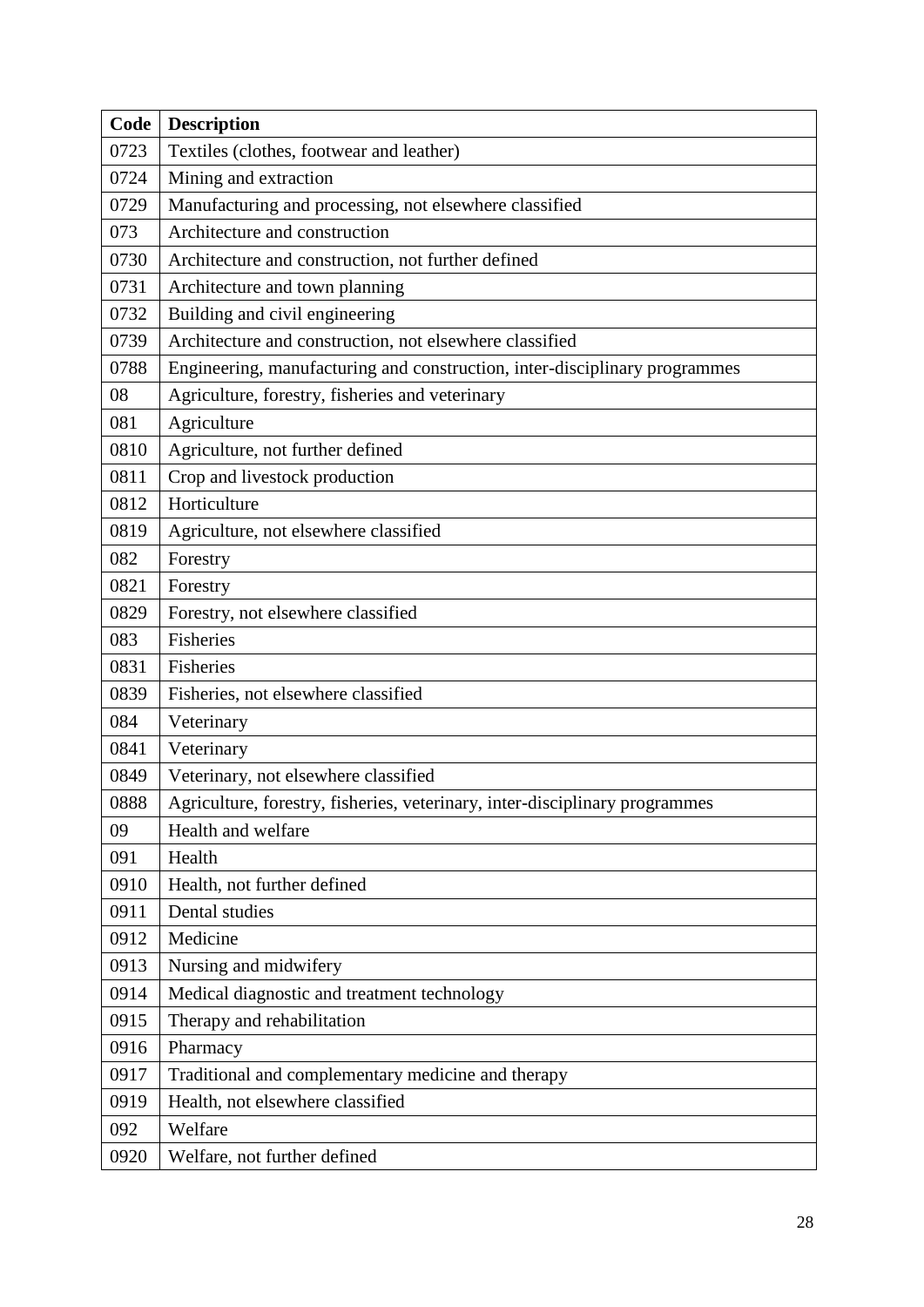| Code | <b>Description</b>                                                 |
|------|--------------------------------------------------------------------|
| 0921 | Care of the elderly and of disabled adults                         |
| 0922 | Child care and youth services                                      |
| 0923 | Social work and counselling                                        |
| 0929 | Welfare, not elsewhere classified                                  |
| 0988 | Health and Welfare, inter-disciplinary programmes                  |
| 10   | <b>Services</b>                                                    |
| 101  | Personal services                                                  |
| 1010 | Personal services, not further defined                             |
| 1011 | Domestic services                                                  |
| 1012 | Hair and beauty services                                           |
| 1013 | Hotel, restaurants and catering                                    |
| 1014 | <b>Sports</b>                                                      |
| 1015 | Travel, tourism and leisure                                        |
| 1019 | Personal services, not elsewhere classified                        |
| 102  | Hygiene and occupational health services                           |
| 1020 | Hygiene and occupational health services, not further defined      |
| 1021 | Community sanitation                                               |
| 1022 | Occupational health and safety                                     |
| 1029 | Hygiene and occupational health services, not elsewhere classified |
| 103  | Security services                                                  |
| 1030 | Security services, not further defined                             |
| 1031 | Military and defence                                               |
| 1032 | Protection of persons and property                                 |
| 1039 | Security services, not elsewhere classified                        |
| 104  | <b>Transport services</b>                                          |
| 1041 | <b>Transport services</b>                                          |
| 1049 | Transport services, not elsewhere classified                       |
| 1088 | Services, inter-disciplinary programmes                            |

# <span id="page-28-0"></span>**6. Languages**

| Code      | <b>Description</b>                                         |
|-----------|------------------------------------------------------------|
| EO        | Esperanto                                                  |
| IA        | Interlingua (International Auxiliary Language Association) |
| <b>BG</b> | <b>Bulgarian</b>                                           |
| CS        | Czech                                                      |
| DA        | Danish                                                     |
| DE        | German                                                     |
| EL        | Greek                                                      |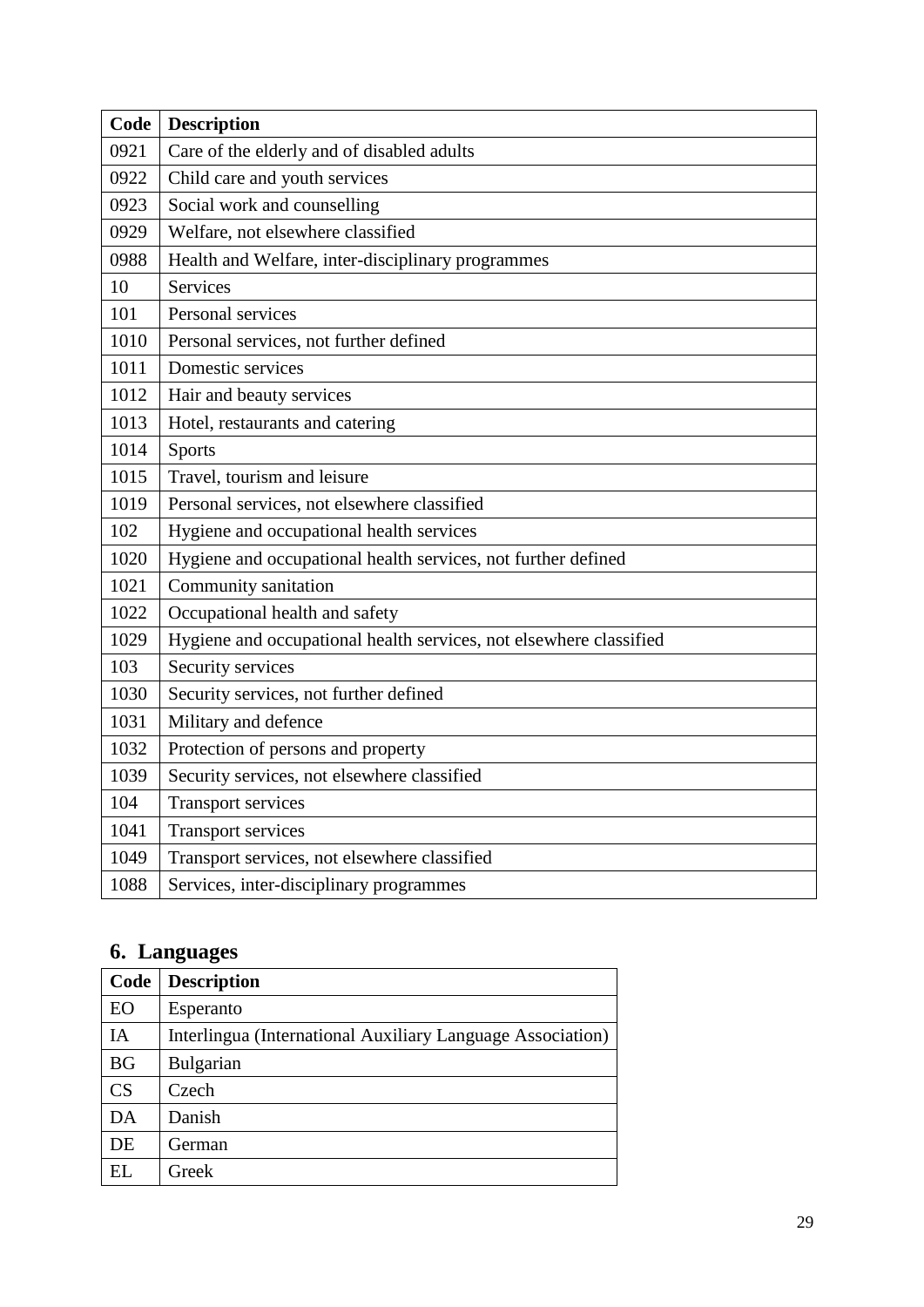| Code                   | <b>Description</b>               |
|------------------------|----------------------------------|
| EN                     | English                          |
| ES                     | Spanish                          |
| ET                     | Estonian                         |
| FI                     | Finnish                          |
| <b>FR</b>              | French                           |
| GA                     | Irish                            |
| HU                     | Hungarian                        |
| IT                     | Italian                          |
| LT                     | Lithuanian                       |
| LV                     | Latvian                          |
| MT                     | Maltese                          |
| <b>NL</b>              | Dutch                            |
| PL                     | Polish                           |
| PT                     | Portuguese                       |
| <b>RO</b>              | Romanian                         |
| <b>SK</b>              | Slovak                           |
| SL                     | Slovenian                        |
| SV                     | Swedish                          |
| AN                     | Aragonese                        |
| <b>BR</b>              | <b>Breton</b>                    |
| <b>BS</b>              | <b>Bosnian</b>                   |
| CA                     | Catalan                          |
| CO                     | Corsican                         |
| <b>CY</b>              | Welsh                            |
| EU                     | <b>Basque</b>                    |
| FO                     | Faroese                          |
| GD                     | Gaelic (Scots)                   |
| <b>GL</b>              | Gallegan                         |
| LI                     | Limburgan; Limburger; Limburgish |
| NB                     | Norwegian Bokmael                |
| $\mathbf{N}\mathbf{N}$ | Norwegian Nynorsk                |
| <b>SC</b>              | Sardinian                        |
| WA                     | Walloon                          |
| CU                     | <b>Church Slavic</b>             |
| OC                     | Occitan (post 1500)              |
| RM                     | Raeto-Romance                    |
| LA                     | Latin                            |
| HR                     | Croatian                         |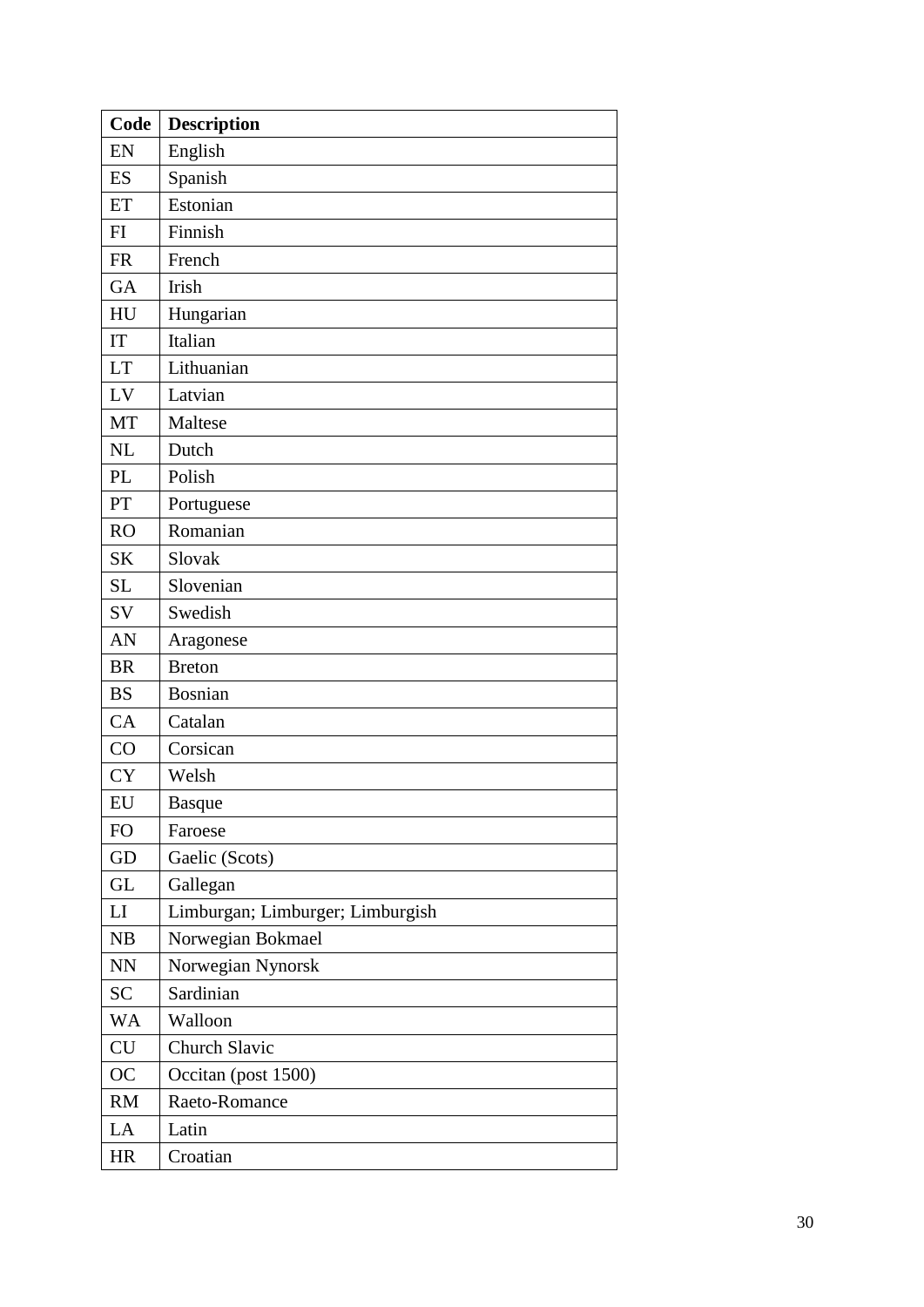| Code      | <b>Description</b> |
|-----------|--------------------|
| <b>IS</b> | Icelandic          |
| LB        | Letzeburgesch      |
| <b>MK</b> | Macedonian         |
| <b>MO</b> | Moldavian          |
| <b>ME</b> | Montenegrin        |
| NO        | Norwegian          |
| <b>RU</b> | Russian            |
| <b>SH</b> | Serbo-Croatian     |
| SQ        | Albanian           |
| <b>SR</b> | Serbian            |
| <b>TR</b> | Turkish            |
| <b>UK</b> | Ukrainian          |
| AA        | Afar               |
| AB        | Abkhazian          |
| AE        | Avestan            |
| AF        | Afrikaans          |
| AK        | Akan               |
| AM        | Amharic            |
| <b>AR</b> | Arabic             |
| <b>AS</b> | Assamese           |
| AV        | Avaric             |
| AY        | Aymara             |
| AZ        | Azerbaijani        |
| <b>BA</b> | <b>Bashkir</b>     |
| <b>BE</b> | Belarusian         |
| BH        | Bihari             |
| BI        | <b>Bislama</b>     |
| <b>BM</b> | <b>Bambara</b>     |
| <b>BN</b> | Bengali            |
| <b>BO</b> | Tibetan            |
| CE        | Chechen            |
| <b>CH</b> | Chamorro           |
| <b>CR</b> | Cree               |
| <b>CV</b> | Chuvash            |
| DV        | Divehi             |
| DZ        | Dzongkha           |
| EE        | Ewe                |
| FA        | Persian            |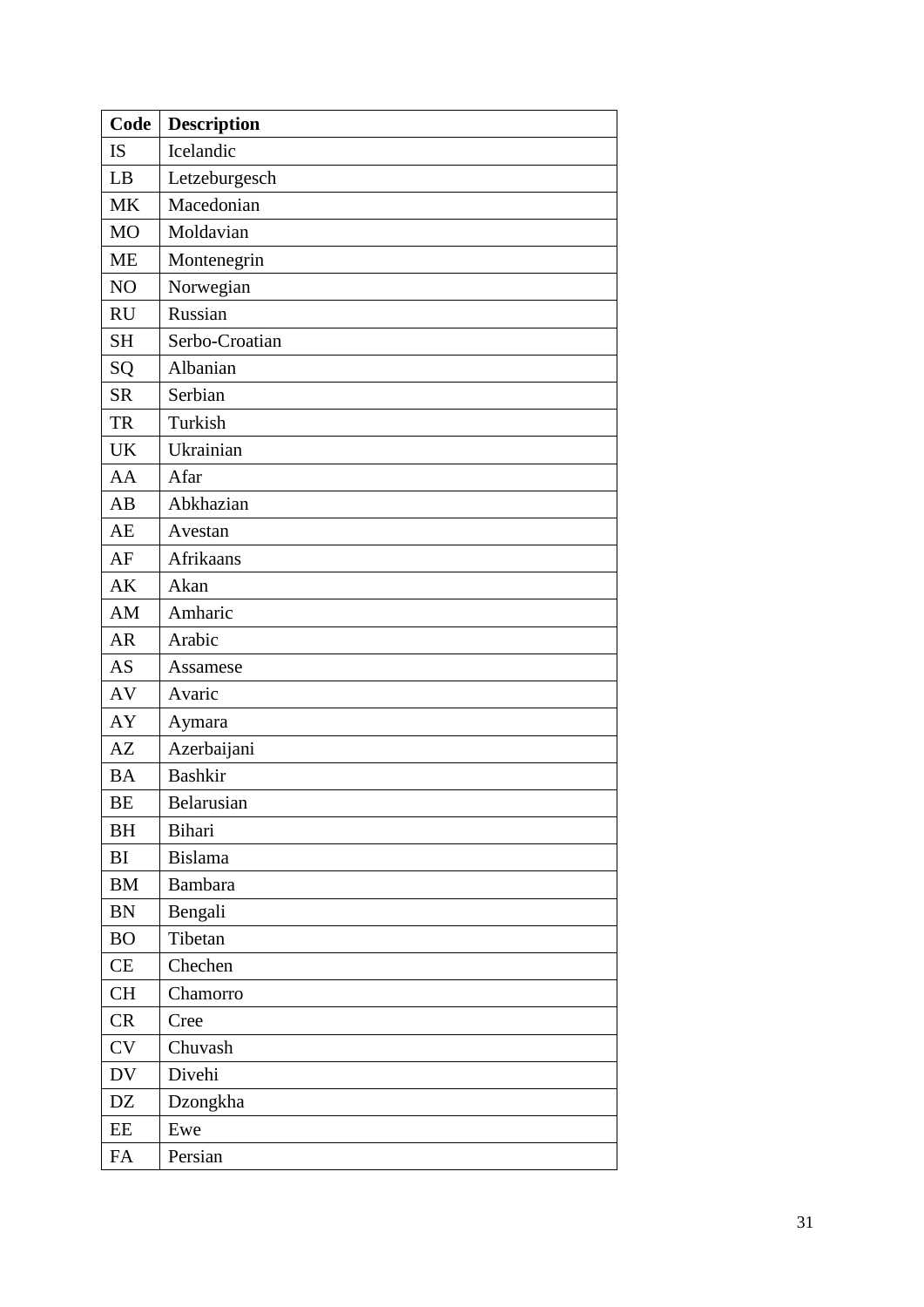| Code                       | <b>Description</b>      |
|----------------------------|-------------------------|
| FF                         | Fulah                   |
| FJ                         | Fijian                  |
| <b>FY</b>                  | Frisian                 |
| <b>GN</b>                  | Guarani                 |
| GU                         | Gujarati                |
| GV                         | Manx                    |
| <b>HE</b>                  | Hebrew                  |
| H <sub>I</sub>             | Hindi                   |
| HO                         | Hiri Motu               |
| <b>HT</b>                  | Haitian; Haitian Creole |
| <b>HY</b>                  | Armenian                |
| HZ                         | Herero                  |
| ID                         | Indonesian              |
| IE                         | Interlingue             |
| IG                         | Igbo                    |
| $\mathbf{I}$               | Sichuan Yi              |
| IK                         | Inupiaq                 |
| <b>IO</b>                  | Ido                     |
| $\mathop{\rm IU}\nolimits$ | Inuktitut               |
| <b>JA</b>                  | Japanese                |
| JV                         | Javanese                |
| KA                         | Georgian                |
| <b>KG</b>                  | Kongo                   |
| KI                         | Kikuyu                  |
| KJ                         | Kuanyama                |
| KK                         | Kazakh                  |
| KL                         | Kalaallisut             |
| KM                         | Khmer                   |
| KN                         | Kannada                 |
| KO                         | Korean                  |
| <b>KR</b>                  | Kanuri                  |
| <b>KS</b>                  | Kashmiri                |
| KU                         | Kurdish                 |
| KV                         | Komi                    |
| <b>KW</b>                  | Cornish                 |
| KY                         | Kirghiz                 |
| ${\rm LG}$                 | Ganda                   |
| LN                         | Lingala                 |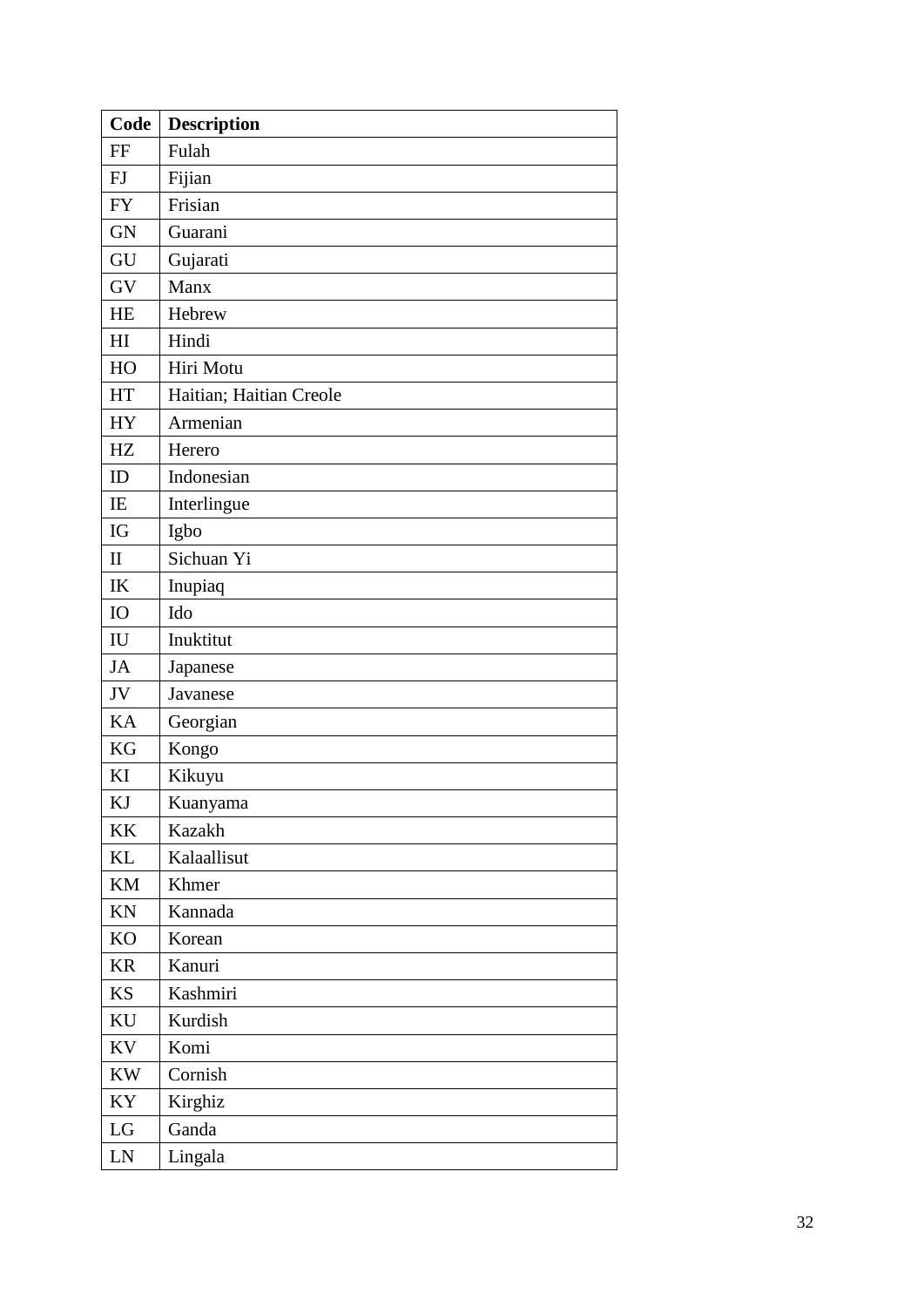| Code                | <b>Description</b> |
|---------------------|--------------------|
| LO                  | Lao                |
| LU                  | Luba-Katanga       |
| <b>MG</b>           | Malagasy           |
| <b>MH</b>           | Marshall           |
| MI                  | Maori              |
| <b>ML</b>           | Malayalam          |
| <b>MN</b>           | Mongolian          |
| <b>MR</b>           | Marathi            |
| <b>MS</b>           | Malay              |
| <b>MY</b>           | <b>Burmese</b>     |
| NA                  | Nauru              |
| <b>ND</b>           | Ndebele, North     |
| NE                  | Nepali             |
| <b>NG</b>           | Ndonga             |
| <b>NR</b>           | Ndebele, South     |
| <b>NV</b>           | Navajo             |
| <b>NY</b>           | Chichewa           |
| OJ                  | Ojibwa             |
| <b>OM</b>           | Oromo              |
| <b>OR</b>           | Oriya              |
| <b>OS</b>           | Ossetian           |
| PA                  | Panjabi            |
| PI                  | Pali               |
| <b>PS</b>           | Pushto             |
| QU                  | Quechua            |
| RN                  | Rundi              |
| RW                  | Kinyarwanda        |
| <b>SA</b>           | Sanskrit           |
| <b>SD</b>           | Sindhi             |
| <b>SE</b>           | Northern Sami      |
| SG                  | Sango              |
| SI                  | Sinhalese          |
| SM                  | Samoan             |
| SN                  | Shona              |
| $\rm SO$            | Somali             |
| SS                  | Swati              |
| $\operatorname{ST}$ | Sotho, Southern    |
| SU                  | Sundanese          |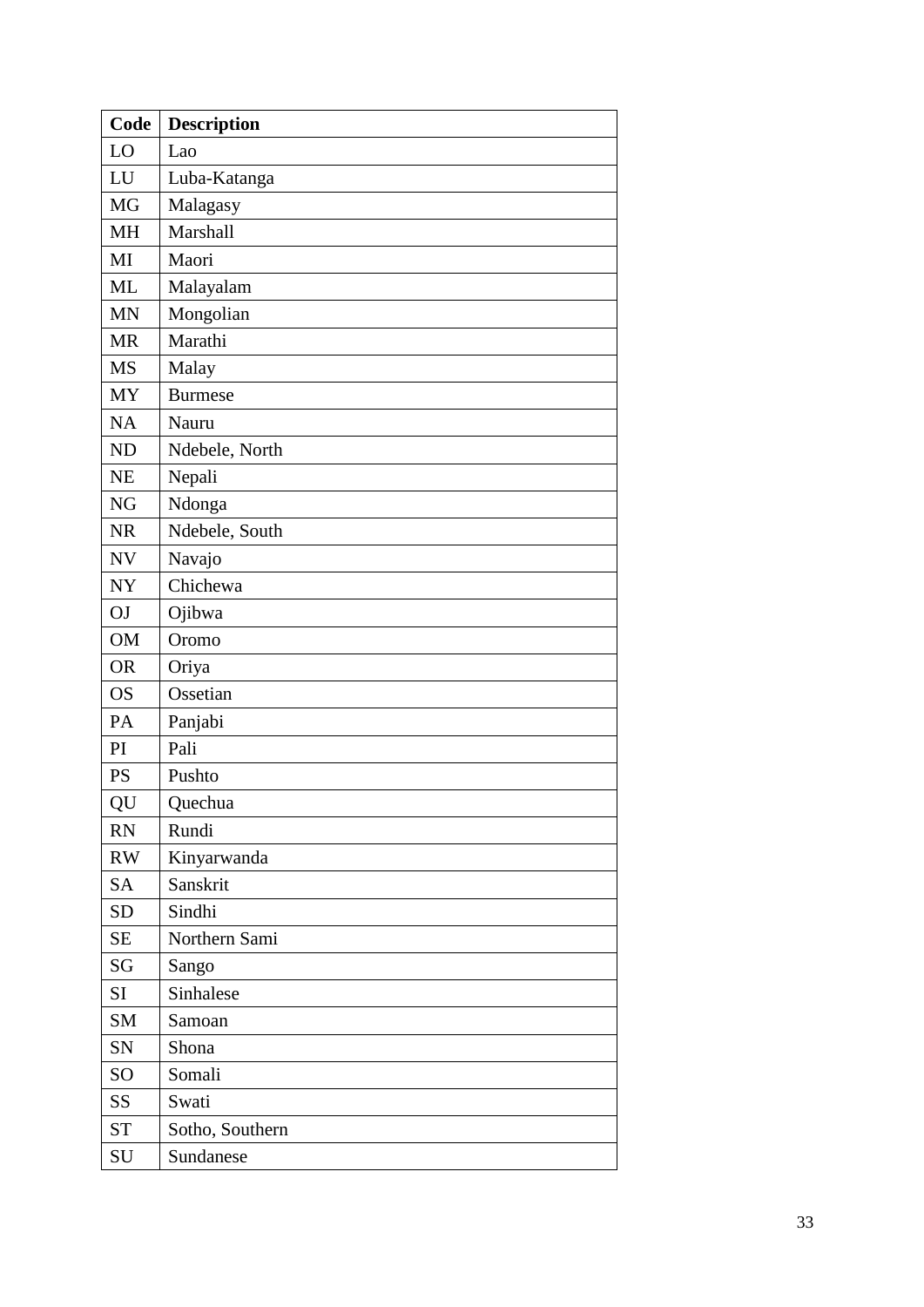| Code       | <b>Description</b> |
|------------|--------------------|
| <b>SW</b>  | Swahili            |
| <b>TA</b>  | Tamil              |
| TE         | Telugu             |
| <b>TG</b>  | Tajik              |
| <b>TH</b>  | Thai               |
| TK         | Turkmen            |
| <b>TL</b>  | Tagalog            |
| <b>TN</b>  | Tswana             |
| <b>TS</b>  | Tsonga             |
| <b>TT</b>  | <b>Tatar</b>       |
| TW         | Twi                |
| <b>TY</b>  | Tahitian           |
| <b>UG</b>  | Uighur             |
| <b>UN</b>  | Un-identified      |
| <b>UR</b>  | Urdu               |
| <b>UZ</b>  | <b>Uzbek</b>       |
| <b>VE</b>  | Venda              |
| VI         | Vietnamese         |
| VO         | Volapok            |
| <b>WO</b>  | Wolof              |
| <b>XH</b>  | Xhosa              |
| YI         | Yiddish            |
| ZA         | Zhuang             |
| <b>ZH</b>  | Chinese            |
| ZU         | Zulu               |
| <b>OTH</b> | Other              |

# <span id="page-33-0"></span>**7. Levels of Education (EQF Levels)**

| Code          | <b>Description</b>                                                            |
|---------------|-------------------------------------------------------------------------------|
| $EOF-5$       | Short cycle within the first cycle / Short-cycle tertiary education (ISCED-5) |
| EQF-6 $\vert$ | First cycle / Bachelor's or equivalent level (ISCED-6)                        |
| EQF-7         | Second cycle / Master's or equivalent level (ISCED-7)                         |
| EQF-8         | Third cycle / Doctoral or equivalent level (ISCED-8)                          |
| EQF-9         | Not elsewhere classified                                                      |

# <span id="page-33-1"></span>**8. Organisation Types**

| Code          | <b>Description</b>                            |
|---------------|-----------------------------------------------|
| EPLUS-EDU-HEI | Higher education institution (tertiary level) |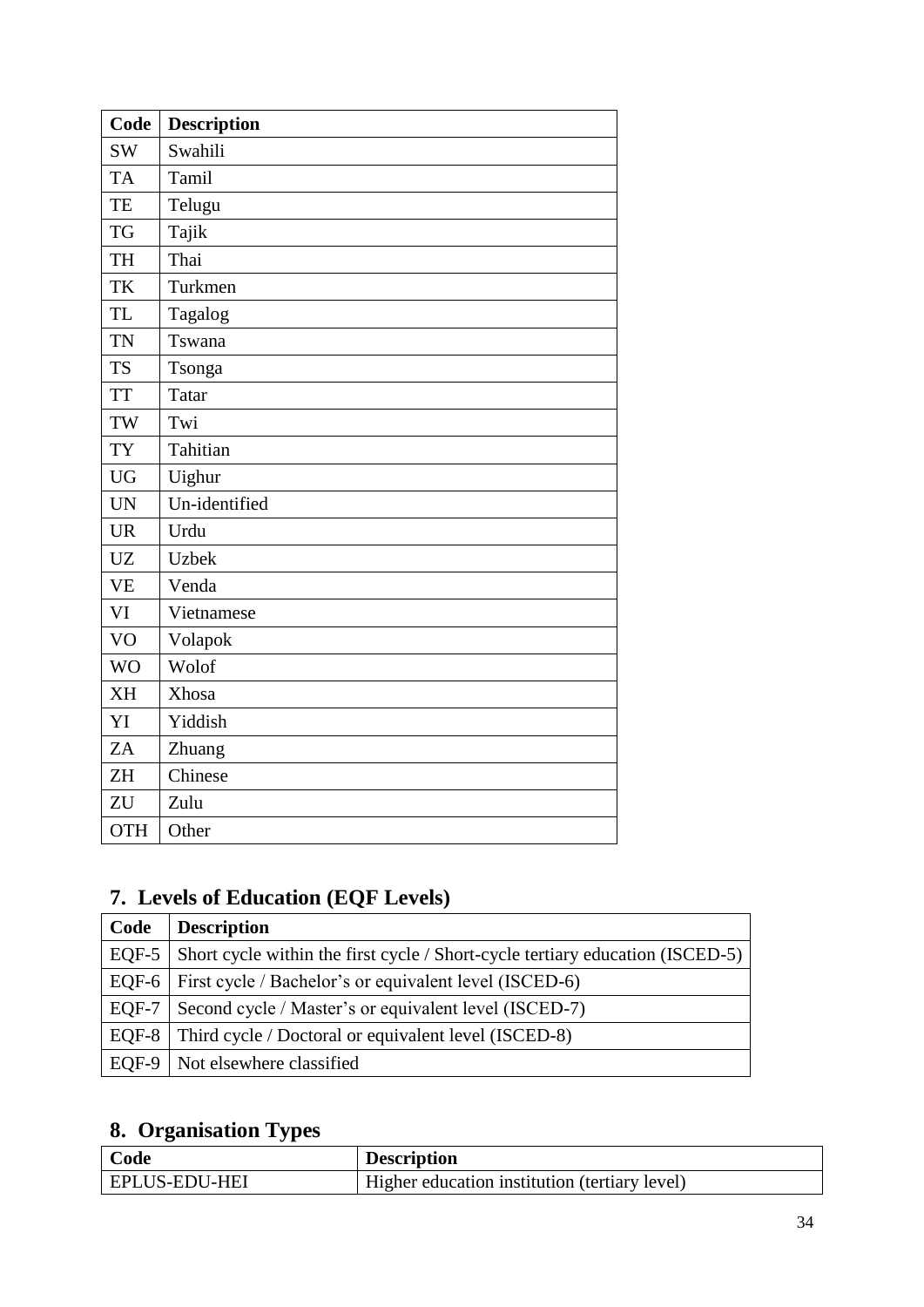| Code                   | <b>Description</b>                                                                                               |
|------------------------|------------------------------------------------------------------------------------------------------------------|
| EPLUS-EDU-GEN-PRE      | School/Institute/Educational centre – General education<br>(pre-primary level)                                   |
| EPLUS-EDU-GEN-PRI      | School/Institute/Educational centre – General education<br>(primary level)                                       |
| EPLUS-EDU-GEN-SEC      | School/Institute/Educational centre – General education<br>(secondary level)                                     |
| EPLUS-EDU-VOC-SEC      | School/Institute/Educational centre – Vocational Training<br>(secondary level)                                   |
| EPLUS-EDU-VOC-TER      | School/Institute/Educational centre – Vocational Training<br>(tertiary level)                                    |
| EPLUS-EDU-ADULT        | School/Institute/Educational centre - Adult education                                                            |
| EPLUS-BODY-PUB-NAT     | National Public body                                                                                             |
| EPLUS-BODY-PUB-REG     | Regional Public body                                                                                             |
| EPLUS-BODY-PUB-LOC     | Local Public body                                                                                                |
| <b>EPLUS-ENT-SME</b>   | Small and medium sized enterprise                                                                                |
| EPLUS-ENT-LARGE        | Large enterprise                                                                                                 |
| <b>EPLUS-NGO</b>       | Non-governmental organisation/association/social<br>enterprise                                                   |
| <b>EPLUS-FOUND</b>     | Foundation                                                                                                       |
| <b>EPLUS-SOCIAL</b>    | Social partner or other representative of working life<br>(chambers of commerce, trade union, trade association) |
| <b>EPLUS-RES</b>       | <b>Research Institute/Centre</b>                                                                                 |
| EPLUS-YOUTH-COUNCIL    | <b>National Youth Council</b>                                                                                    |
| <b>EPLUS-ENGO</b>      | European NGO                                                                                                     |
| <b>EPLUS-NET-EU</b>    | EU-wide network                                                                                                  |
| EPLUS-YOUTH-GROUP      | Group of young people active in youth work                                                                       |
| EPLUS-EURO-GROUP-COOP  | European grouping of territorial cooperation                                                                     |
| EPLUS-BODY-ACCRED      | Accreditation, certification or qualification body                                                               |
| EPLUS-BODY-CONS        | Counselling body                                                                                                 |
| <b>EPLUS-INTER</b>     | International organisation under public law                                                                      |
| EPLUS-SPORT-PARTIAL    | Organisation or association representing (parts of) the sport<br>sector                                          |
| <b>EPLUS-SPORT-FED</b> | Sport federation                                                                                                 |
| EPLUS-SPORT-LEAGUE     | Sport league                                                                                                     |
| EPLUS-SPORT-CLUB       | Sport club                                                                                                       |
| <b>OTH</b>             | Other                                                                                                            |

# <span id="page-34-0"></span>**9. Seniority**

| <b>Code</b> Description                                      |
|--------------------------------------------------------------|
| Junior (approx. $< 10$ years of experience)                  |
| Intermediate (approx. $> 10$ and $< 20$ years of experience) |
| Senior (approx. $> 20$ years of experience)                  |